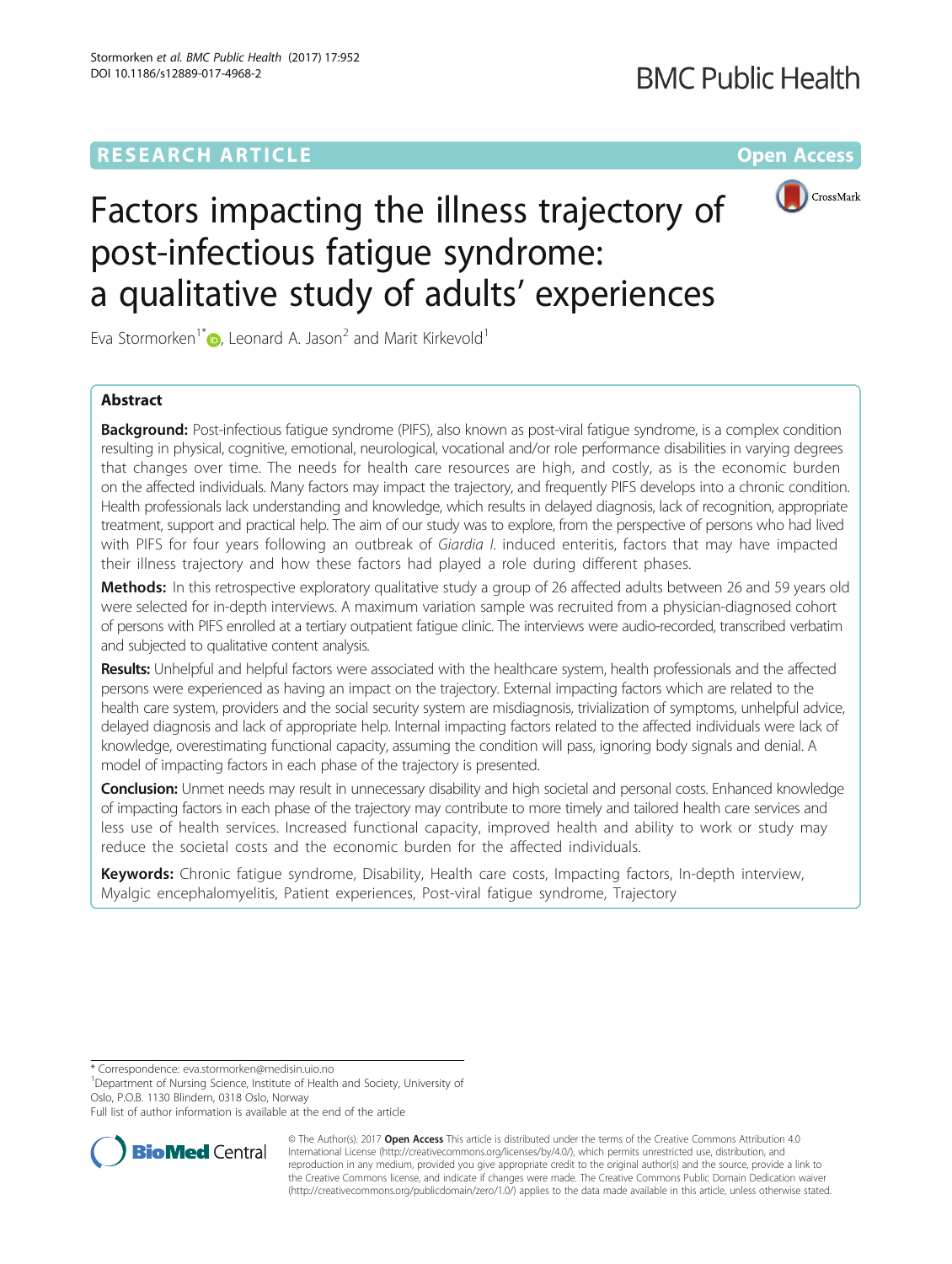# Background

An outbreak of Giardia lamblia-induced enteritis occurred in Bergen City, Norway, during the summer and fall of 2004 because of contaminated public drinking water [[1](#page-15-0)] subsequently attributed to a leakage in a sewer pipe and an insufficient purification process [\[2](#page-15-0)]. Following the acknowledgement of the outbreak, people were instructed to boil the tap water before drinking it and take precautions. The outbreak was acknowledged by the local public health authorities, the National Institute of Health, the Municipality of Bergen City and the Water Work that supplied the water. In addition, the municipality's insurance company got involved. An evaluation report of the outbreak was issued by the Norwegian Food Administration in 2006 [[2](#page-15-0)]. Some of the persons infected subsequently developed chronic fatigue syndrome [[3](#page-15-0)]. In this study, we explore the experiences of living with this condition 4 years following the outbreak.

People around the world suffer from post-infectious fatigue syndrome (PIFS) [[3](#page-15-0)–[5](#page-15-0)], also termed post-viral fatigue syndrome (PVFS) [\[6](#page-15-0)] or myalgic encephalomyelitis (ME) described following outbreaks [[7\]](#page-15-0) and used in the international consensus criteria with reference to infectious onsets [\[8](#page-15-0)]. No case definitions for PIFS exist. In the case definition used to diagnose the affected persons, the term chronic fatigue syndrome (CFS) is used [[9](#page-15-0)]. However, the term PIFS will be used here because the study sample had a confirmed infectious onset.

Because Giardia l. is not endemic in Norway [\[1](#page-15-0)], the knowledge among health professionals was low and the parasite not routinely tested for. In Norway, the population is covered by a national health care system funded by taxes. Thus everyone has access to a wide range of health services.

Many developed tiredness or severe fatigue in the aftermath of the infection, making them more or less disabled. Infectious onset is known [[8](#page-15-0), [10\]](#page-15-0), but the aetiology remains unclear. A loss of 50% or more of pre-illness functional level is required to meet diagnostic criteria, as well as profound fatigue lasting for more than 6 months Fukuda 1994 [\[11\]](#page-15-0). Lack of energy and stamina, postexertional neuroimmune exhaustion (PEM), easy fatigability, sleep abnormalities, immunological dysfunction and neurological and autonomic complaints are prominent features [[8](#page-15-0)]. A range of abnormalities are underlying this condition, among them are decreased cerebral oxygen and blood volume/flow [[12](#page-15-0), [13](#page-15-0)], lower body venous pooling [[14](#page-15-0)], impaired delivery of oxygen to muscles [[15](#page-15-0)], delayed restitution period [\[16\]](#page-15-0), orthostatic intolerance [[17](#page-15-0)] and exercise intolerance [[12](#page-15-0)]. Currently, no curative treatments are available. Thus, affected persons are left with symptom alleviation and having to learn how to manage their symptoms [\[18\]](#page-15-0). Complete recovery is rare as less than 5% of individuals recover to pre-illness functional level [\[19](#page-15-0)]. PIFS has a greater impact on functional status

measured by disease specific norm scores on SF-36 Short Form compared with other diseases such as depression and cancer [[20](#page-15-0)]. Persons with PIFS have lower functional status than persons with HIV [[21](#page-16-0)], rheumatoid arthritis [[22](#page-16-0)], end stage of kidney failure and heart disease [[23](#page-16-0)]. They are also more functionally disabled than persons with multiple sclerosis (MS) [\[24\]](#page-16-0). Only terminally ill people with cancer or stroke have functional scores similar to persons with PIFS [[23\]](#page-16-0). Minor exertions, whether physical, cognitive or emotional, may provoke increased fatigue, symptom exacerbation and functional decline [[25](#page-16-0)]. A significant increase in functional capacity is rare [[26](#page-16-0), [27\]](#page-16-0), thus PIFS results in substantial reduction in quality of life [[22](#page-16-0)]. Globally, millions of people are affected; the prevalence rates are in the range of 0.20%–0.42% [\[28](#page-16-0), [29](#page-16-0)].

The economic impact on society is substantial [[30](#page-16-0)] and includes loss of employment and productivity that amounts to millions of pounds in the UK [\[31\]](#page-16-0). In addition, in the US, more than 18 billion dollars are spent annually for direct health care costs (hospital admissions and out-patient visits, prescription drugs, medical examinations), indirect costs (disability benefits, lost productivity, informal care) [[32](#page-16-0)] and to reduced income tax revenue [\[33\]](#page-16-0). Annual national loss of household productivity due to PIFS in the US is greater than in nervous system disorders [\[34\]](#page-16-0). The impact on the affected individuals is substantial as well [\[32](#page-16-0), [35](#page-16-0)], because the personal consequences encompass escalating health care costs, user charges, loss of income for themselves and their household, reduced standard of living, huge out of pocket expenses [\[32\]](#page-16-0), low educational attainment and lower lifetime earnings [\[30\]](#page-16-0). The percentage of participants unemployed at baseline varies between 27%- 65%, and the number returning to work at follow-up ranges from 8 to 52% [\[19\]](#page-15-0). The prognosis of returning to work is poor [[19](#page-15-0)]; thus, the reduced functional ability in professional life is substantial [[36](#page-16-0), [37\]](#page-16-0). The percentage of individuals living on disability benefits ranges from 25%- 42% [\[38](#page-16-0), [39](#page-16-0)] and many are dependent on significant others for financial support [\[40\]](#page-16-0). Because 90–95% of adults remain chronically ill [\[19\]](#page-15-0), the multitude and magnitude of the suffering, losses and costs for the affected persons, their families and society, this condition constitutes an important public health issue [\[41](#page-16-0)].

To reduce the societal and personal impact, we need not only knowledge of the fatigue experience itself [[42](#page-16-0)], but also what factors impact PIFS in the first years of the illness trajectory. Models may enable health care providers to better understand how PIFS progresses over time and the ill persons' own reactions to live with it [\[43\]](#page-16-0). Models may also help the health care services to deliver improved care, thereby contributing to faster recovery, increased functioning and, hopefully, regaining pre-illness study and work capacity. Few studies have explored trajectory models. Fennell Phase Inventory (FPI), a four-staged model of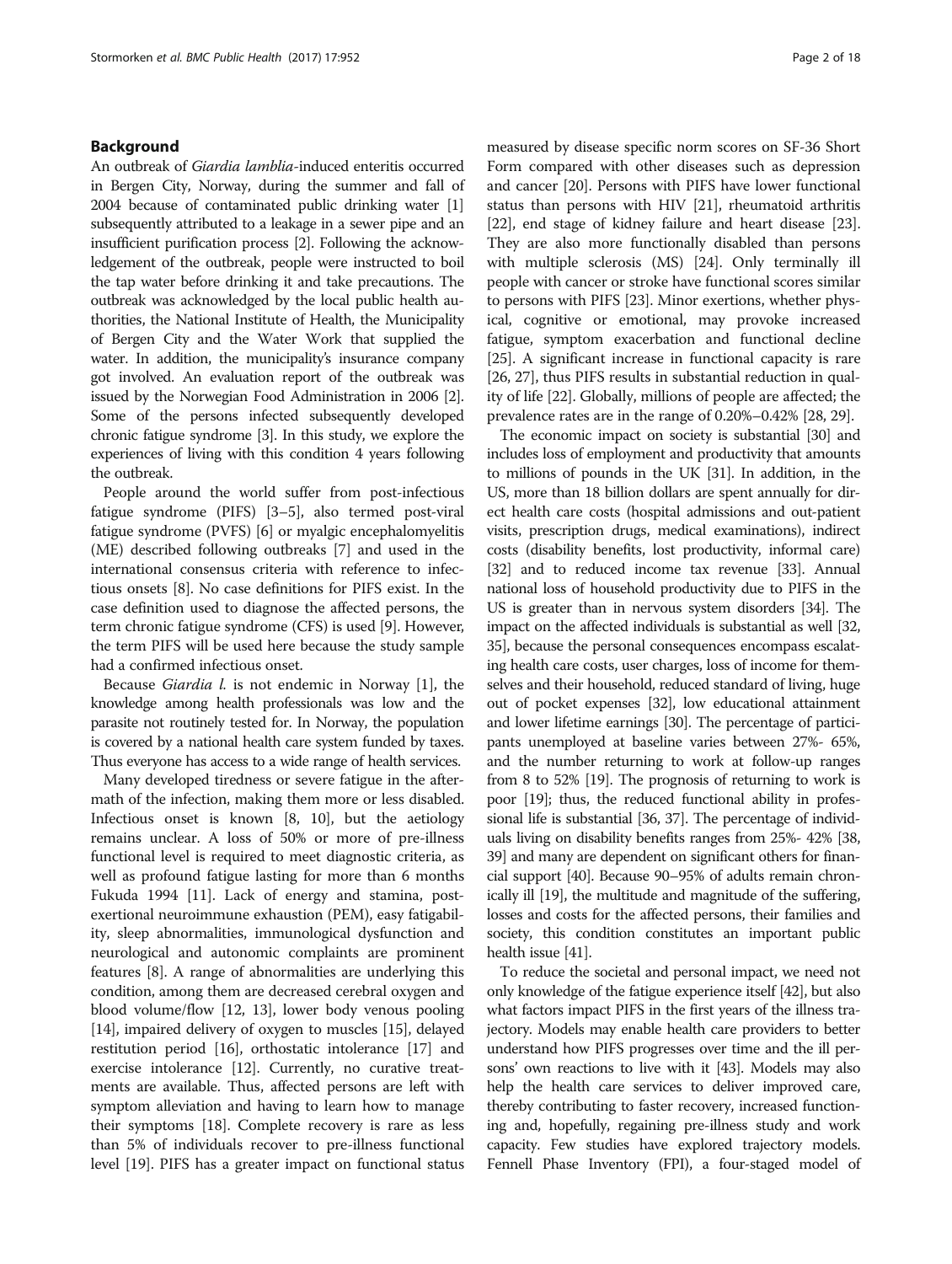coping with the condition, comprises life domains such as cultural, physiological, psychological, social and work performance [\[44\]](#page-16-0). The model tries to clarify the fluctuating condition and the totality of the illness experience. Ware's [[45](#page-16-0)] sociosomatic model defines the affected person's illness as a social experience and is based on the assumption that bodily distress is a result of embodied social problems that are expressed as physical complaints. Whitehead's [[46](#page-16-0)] trajectory model of three illness-constructed narratives comprises the quest, chaos and restitution phases. These narratives are used to understand the affected person's illness experience in different phases. However, these models have not explored how the illness and disability trajectory evolves over time during a natural course of the condition following a confirmed infection. Thus, the authors have previously proposed a model of disability trajectory (PIFSDM) consisting of five phases: prodromal, downward, transition, upward and chronic [\[47\]](#page-16-0). This model outlines the phases and changes in illness severity and different disabilities over time.

International Classification of Function (ICF) defines disability as "the outcome or result of a complex relationship between an individual's health condition and personal factors, and the external factors that represent the circumstances in which the individual lives" (p.23) [\[48](#page-16-0)]. Disability is the lack of or reduced ability to uphold normal financial, vocational and personal standards due to various impairments [[48](#page-16-0)]. The aims of disability management are situational adjustment and behavioural change, but persons with disabilities face barriers in accessing health, social and rehabilitation services [[48\]](#page-16-0).

One significant barrier may be a lack of knowledge of how different factors impact each phase of the trajectory. When factors influencing the trajectory have been identified, this knowledge may serve as a tool for assessment and treatment, making it possible to plan and implement tailored treatment programs. This may increase functional ability and optimize health for the affected individuals, reduce barriers and costs to society and improve health care services. To our knowledge there are no studies focusing on the role of impacting factors during a trajectory spanning 4 years. Thus, there is a need for a more complete picture of factors that impact PIFS over time. The aim of our study is to explore, from the perspective of persons with PIFS, factors that affected their illness trajectory and how these factors may have played a role during each phase of the trajectory.

## Methods

#### Design

A retrospective exploratory qualitative design was used to elicit the personal experiences of persons with PIFS [[49, 50\]](#page-16-0). In-depth interviews were conducted for data collection [\[51\]](#page-16-0) and inductive qualitative content analysis was employed to avoid preconceived categories [[52](#page-16-0)].

# Recruitment and description of the sample

According to the Norwegian Prescription Database, about 2500 people fell ill with a gastrointestinal infection caused by the parasite Giardia lamblia during the summer and fall of 2004 [[1\]](#page-15-0). The public water supplying half of Bergen City, Norway, had been contaminated by a parasite not endemic in Norway. Giardia l. parasites induce enteritis, which causes foul-smelling stools, diarrhoea, weight loss, stomach cramps and bloating [\[53](#page-16-0)]. Among those with Giardia duodenalis infection many developed post-infectious irritable bowel syndrome (PI-IBS) [[54](#page-16-0)], and a minor group developed severe postinfectious fatigue [\[3](#page-15-0)]. Ninety-four individuals suffering from tiredness and severe fatigue were referred to the Neurology Outpatient Clinic at Haukeland University Hospital from August 2005 to September 2007 [[3](#page-15-0)]. A neurologist with long term experience with this condition assessed the referred persons, of whom 58 Caucasians of ethnic Norwegian origin [[3](#page-15-0)] received the diagnosis PIFS according to Fukuda 1994 criteria [\[9\]](#page-15-0). This group of 58 persons is termed the 'total Giardia PIFS cohort'. All in this cohort had laboratory-confirmed Giardia l. parasites in their stool during the outbreak. Consent forms, questionnaires and request for participation were mailed from the clinic to the total Giardia PIFS cohort. Background information included functional level [\[55](#page-16-0)] [see Additional file [1](#page-15-0)], signs and symptoms questionnaire [\[56\]](#page-16-0) [see Additional file [2](#page-15-0)], socioeconomic and demographic variables and employment/study status. Seventy-six percent (44 persons) of the total Giardia PIFS cohort returned the questionnaires. From this group of respondents, we selected 26 participants for this qualitative interview study. A maximum variation sample [\[57](#page-16-0)] was chosen on the basis of differences in background variables such as age, gender, education level, income, marital status, number of symptoms, study/work status and functional disability. Nineteen females and seven males were contacted for an in-depth interview. All of them completed the study. Prior to the Giardia d. infection, all participants had been working or studying full time. None had irritable bowel syndrome (IBS) complaints prior to the Giardia infection. Sample characteristics are presented in Table [1](#page-3-0).

The participants were retrospectively asked to complete Bell's Disability Scale [\[55\]](#page-16-0) [see Additional file [2](#page-15-0)]. This scale grades the severity of disability on a 10-point grading scale ranging from 100 to 0. 100 = no symptoms with exercise, normal overall activity, able to work or do house/home work full time with no difficulty.  $0 =$  severe symptoms on a continuous basis, bed ridden constantly, unable to care for self.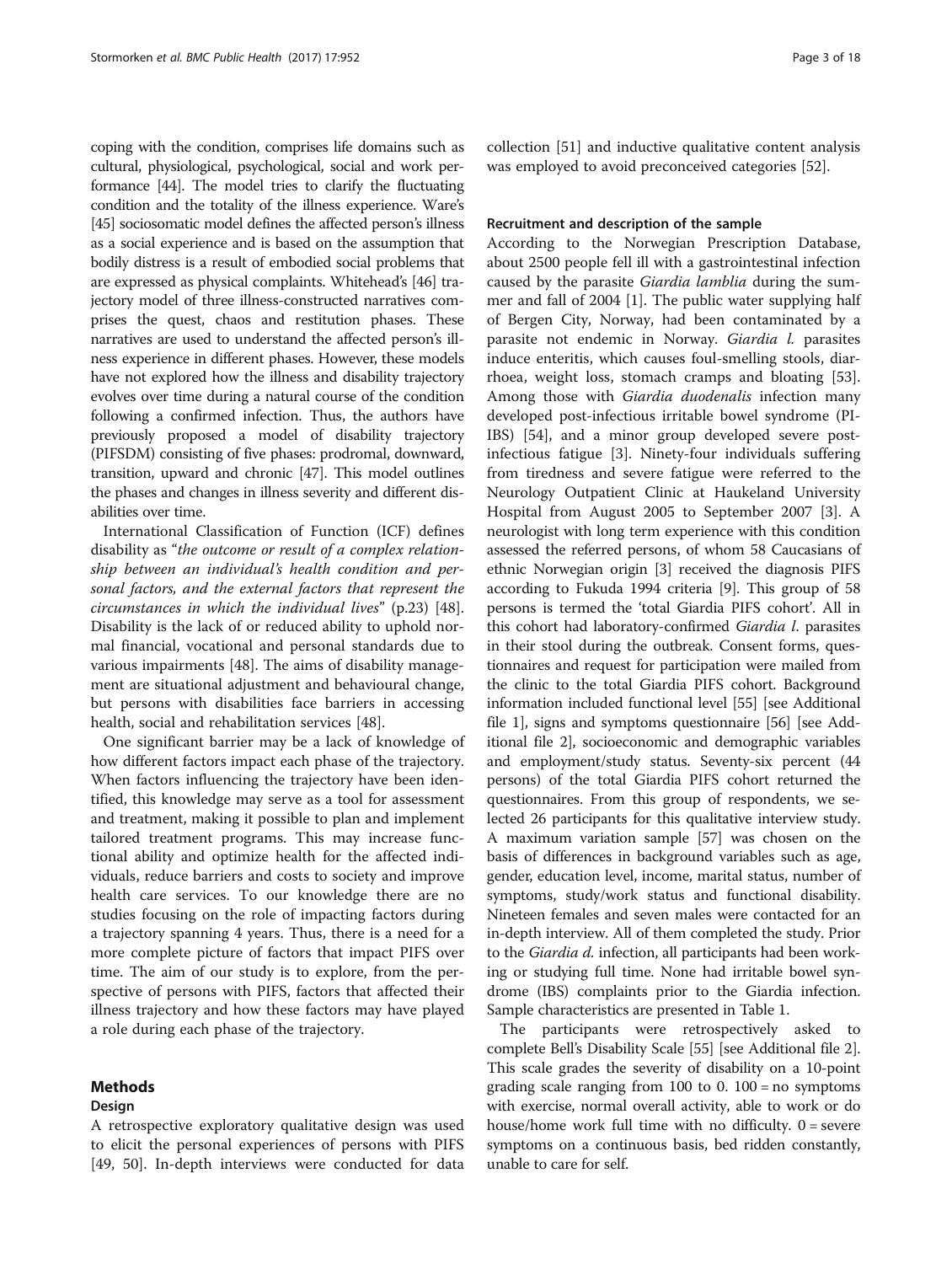<span id="page-3-0"></span>**Table 1** Sample characteristics  $(N = 26)$ 

|                        | Demographic variables                               |                                                                       |  |  |
|------------------------|-----------------------------------------------------|-----------------------------------------------------------------------|--|--|
| Gender                 |                                                     |                                                                       |  |  |
| 19                     | Females                                             |                                                                       |  |  |
| 7                      | Males                                               |                                                                       |  |  |
| Years of age           |                                                     |                                                                       |  |  |
|                        | 26-59 (mean 40)                                     |                                                                       |  |  |
| <b>Education level</b> |                                                     |                                                                       |  |  |
| $\overline{2}$         | Lower secondary education                           | $\leq$ 9 years                                                        |  |  |
| 4                      | Upper secondary education                           | $10-13$ years                                                         |  |  |
| 6                      | College/university Bachelor                         | $14-16$ years                                                         |  |  |
| 14                     | College/university graduate                         | $\geq$ 17 years                                                       |  |  |
| Marital status         |                                                     |                                                                       |  |  |
| 12                     | Single                                              |                                                                       |  |  |
| 9                      | Married                                             |                                                                       |  |  |
| 2                      | Cohabiting                                          |                                                                       |  |  |
| 3                      | Divorced                                            |                                                                       |  |  |
|                        | Work/study status                                   |                                                                       |  |  |
| 6<br>4                 | Females<br>Males                                    | Worked/studied part time &<br>partly dependent on welfare<br>benefits |  |  |
| 13<br>3                | Females<br>Males                                    | Unable to work/study & fully<br>dependent on welfare benefits         |  |  |
|                        | Household income <sup>a</sup>                       |                                                                       |  |  |
| 4                      | Very low                                            |                                                                       |  |  |
| 8                      | l ow                                                |                                                                       |  |  |
| 9                      | Average                                             |                                                                       |  |  |
| 6                      | High                                                |                                                                       |  |  |
| 1                      | Very high                                           |                                                                       |  |  |
|                        | No. of symptoms <sup>b</sup>                        |                                                                       |  |  |
|                        | 14-70 (median 36)                                   |                                                                       |  |  |
| bowel function         | Post Giardiasis d.                                  |                                                                       |  |  |
| 6                      | Experienced no bowel complaints (5 females, 1 male) |                                                                       |  |  |
| 1                      | Male missing                                        |                                                                       |  |  |
| 19                     | Experienced PI-IBS symptoms (14 females, 5 males)   |                                                                       |  |  |

16 Physician confirmed diagnosis of PI-IBS (12 females, 4 males)

#### Procedure

All of the interviews were conducted by the first author and took place 4 years after the Giardia outbreak. The in-depth interviews lasted one to 2 hours (with a mean of 1.5 h), and the aim was to elicit the participants' experiences of the four-year long illness trajectory. The opening question was 'Please, tell me about your illness trajectory and factors that impacted this from the time you fell ill with Giardia infection and until today.' Prompts were used to further explore their experiences regarding factors that impacted the trajectory, see the interview guide [see Additional file [3\]](#page-15-0).

# Data analysis

As a first step [\[58](#page-16-0)], the transcripts were repeatedly read to get an understanding of (a) how the illness/disability trajectory evolved, (b) contextual factors associated with the health care services, the health care providers and the social security system and (c) factors related to the participants themselves that may have impacted the illness trajectory and the participants' own experiences of it. During this first step we noted a phased trajectory and a variety of potential impacting factors that seemed to be associated with each of the phases. Content analysis is a method of reducing large amount of qualitative data [[58\]](#page-16-0), and after reading the full transcripts we used NVivo [[59](#page-16-0)] to extract all material pertaining to the research questions, including the trajectory and impacting factors before we continued the analysis [[58](#page-16-0)]. To avoid pre-conceived categories [\[52](#page-16-0)], we undertook a manual inductive analysis of the extracted material as our second step [[58\]](#page-16-0). Meaning units were sentences and passages [[60\]](#page-16-0). Notes and open codes were written in the margins to obtain a preliminary coding frame [\[58, 60](#page-16-0)]. During this first open coding cycle [\[61\]](#page-16-0), freely emerging meaning units were assigned descriptive code labels (Table [2\)](#page-4-0).

The open codes were subjected to categorization during the second coding cycle [\[52, 61](#page-16-0)] as coded meaning units were grouped into meaningful categories and sub-categories. Coded data were assigned to mutually exclusive categories. In order to reflect the participants' experiences, we revised categories and sub-categories several times to identify a meaningful pattern [\[60](#page-16-0)]. The main category 'illness trajectory' was divided into five subcategories labelled prodromal, downward, turning, upward and chronic. The main category, 'impacting factors', was divided into four sub-categories labelled (a) helpful medically-related, (b) unhelpful medicallyrelated, (c) helpful internal and (d) unhelpful internal. An example of how raw data was categorized is found in Table [3](#page-4-0). The different phases of the illness trajectory are described in detail elsewhere [\[47](#page-16-0)].

In Table [4,](#page-5-0) we present an example of codes that were assigned to two of the sub-categories of impacting factors.

# Trustworthiness

Measures taken to reduce researcher bias and enhance trustworthiness are presented according to the five criteria in the framework of Guba and Lincoln [\[49](#page-16-0), [62\]](#page-16-0). (1) Credibility refers to the extent to which the results are trustworthy enough to be taken into account [\[49\]](#page-16-0). A sample larger than usually recommended [\[57, 63](#page-16-0)] was used to elicit broad and

<sup>&</sup>lt;sup>a</sup>The household income categories were not assigned numerical values and the participants were asked to choose one subjectively <sup>b</sup>Signs and symptom questionnaire [[56\]](#page-16-0)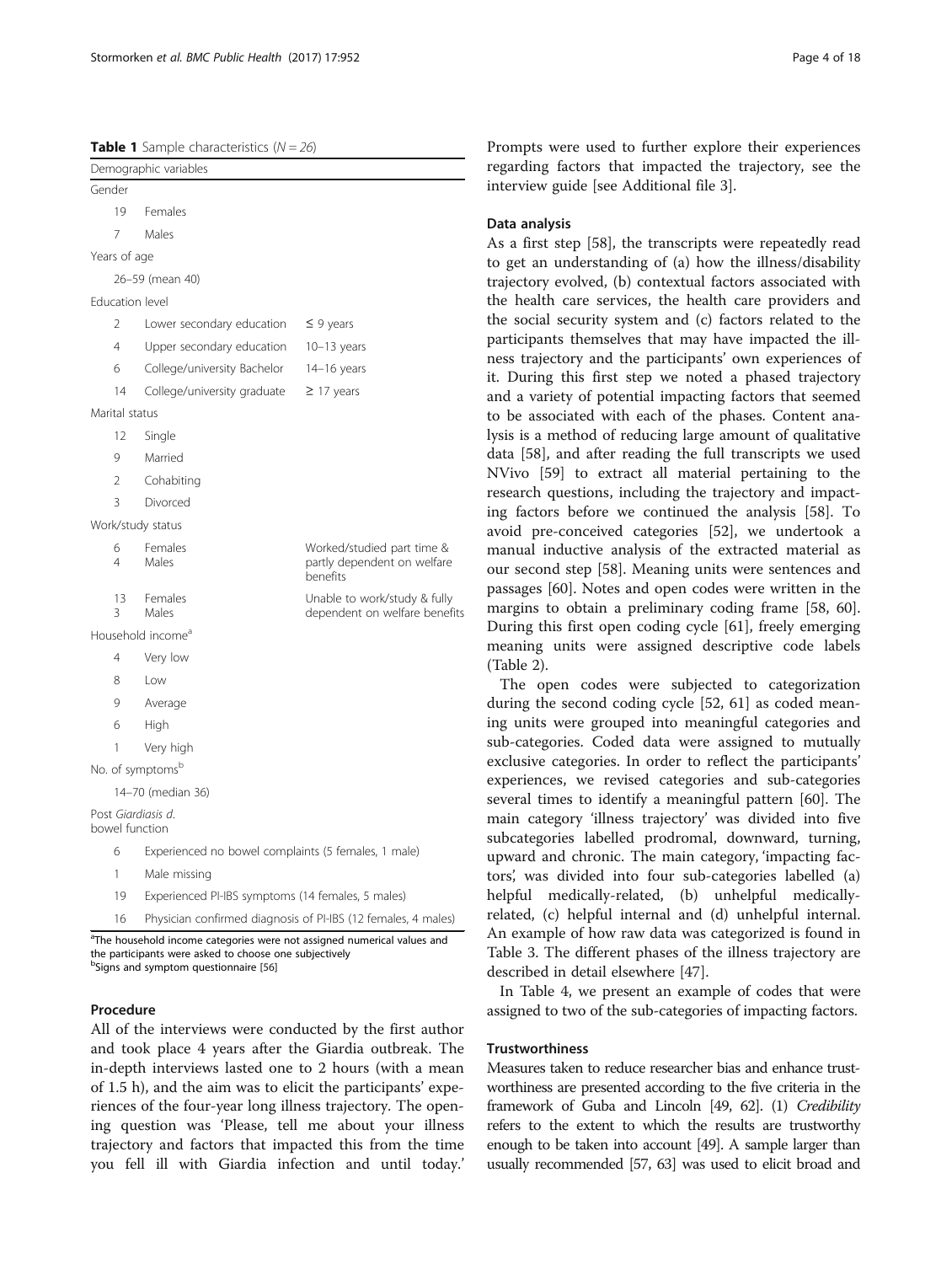Meaning unit Condensed meaning unit Code I refused to believe it. I denied it, and I know that I almost still deny it, so I kept on working until it no longer was possible. Denying being ill had negative consequences Denial I am looking for rehabilitation options. Where can you find this or that? Need more knowledge to improve health Information seeking The most important thing is that I accept that I am ill and get to a period where I build myself up again. Accepted being ill and taking care of oneself Acceptance Self-care

<span id="page-4-0"></span>Table 2 Examples of meaning units, condensed meaning units and codes

rich accounts of illness from persons with first-hand experiences [\[64](#page-16-0)]. Face-to-face interviews were conducted at a different outpatient clinic at the university hospital rather than the one at which the individuals received treatment. The open and unstructured interview and interactive approach [[50\]](#page-16-0) provided the opportunity for the participants to speak freely [\[65](#page-16-0)] in their own logic and in their own terms [\[57](#page-16-0)] without having any expectations of pre-determined response categories [\[58](#page-16-0)]. An interview guide was available to ensure that the participants' accounts contained experiences in the same areas that pertained to the research questions. The guide included issues identified in previous research and

Table 3 Examples of quotes assigned to illness phases and sub-categories of impacting factors

| Category                                           | Illness trajectory                              |                                                                                                  |                                                                                              |                                                                                                             |                                                                                                  |
|----------------------------------------------------|-------------------------------------------------|--------------------------------------------------------------------------------------------------|----------------------------------------------------------------------------------------------|-------------------------------------------------------------------------------------------------------------|--------------------------------------------------------------------------------------------------|
| Sub-categories                                     | Prodromal                                       | Downward                                                                                         | Turning                                                                                      | Upward                                                                                                      | Chronic                                                                                          |
| Category                                           | Impacting<br>factors                            |                                                                                                  |                                                                                              |                                                                                                             |                                                                                                  |
| Sub-categories                                     |                                                 |                                                                                                  |                                                                                              |                                                                                                             |                                                                                                  |
| Unhelpful<br>medically-related<br>external factors | Three<br>months<br>untreated                    | The doctor<br>threw me<br>out, wouldn't<br>have me as<br>her patient.<br>An enigma<br>to the GP. | Not many<br>lhealth care<br>providers]<br>have<br>knowledge<br>of this                       | I did not<br>get the<br>[PIFS]<br>diagnosis<br>until<br>March<br>[4 years<br>after the<br>outbreak]         | Yes, it is<br>difficult<br>to access<br>help,<br>causes<br>very much<br>frustration              |
| Unhelpful<br>internal factors                      | I did not know<br>what it was                   | I have<br>made wrong<br>choices by<br>trying to<br>keep<br>working                               | I did not<br>define<br>myself<br>as sick<br>before<br>l could<br>not get<br>out bed          | That is<br>obviously<br>what I am<br>still doing<br>fover-<br>estimating<br>my own<br>physical<br>capacity] | I see how<br>I go back<br>to the old<br>pattern<br>again<br>when I<br>start<br>feeling<br>better |
| Helpful<br>medically-related<br>external factors   | I received a<br>course of<br><i>antibiotics</i> |                                                                                                  | Yes, when<br>l got<br>diagnosed<br>lby the<br>neurologist]<br>it was<br>actually<br>a relief |                                                                                                             | I think<br>some of<br>the<br>sessions<br>fof the<br>education<br>course]<br>were very<br>helpful |
| Helpful<br>internal factors                        |                                                 |                                                                                                  | [It] just<br>turned when<br>I stared<br>teaming<br>with myself                               | I have<br>become<br>good at<br>saying no<br>and<br>setting<br>limits                                        | Now,<br>when I<br>have<br>regained<br>some<br>energy, I<br>will contact<br>[friends]<br>again    |

from the first author's clinical encounters with PIFS. When the few first few interviews were read and interpreted, we noted that the fluctuating illness/disability trajectory and impacting factors showed an iterative pattern. Saturation was reached since no new concepts, impacting factors or pattern emerged after reading and interpreting most of the interviews [\[64](#page-16-0)]. The data material amounted to several hundred pages yielding a rich source for understanding what factors impacted the trajectory [[49\]](#page-16-0).

(2) Dependability refers to how reliable the findings are [\[49](#page-16-0)]. To establish rapport, trust and facilitate the dialogues, the interviews were conducted in a conversationlike manner [[50](#page-16-0)]. The interviewer strove to have an open mind, to be an attentive listener and to avoid too much interference [\[50\]](#page-16-0). The accuracy of data was secured in different ways: (a) unfamiliar dialect words or idioms were asked to be explained or elaborated: (b) unclear statements were rephrased and the participants asked to clarify: (c) the interviews were audiotaped and transcribed verbatim and (d) the audio-recordings and transcripts were checked for consistency by the first author [[50\]](#page-16-0). To extract data pertaining to the trajectory and impacting factors we used NVivo software [\[59\]](#page-16-0), which made it easy to create memos and annotations and to track back to raw data. Field notes, methodological, analytical and ethical reflections were recorded in a reflective journal the same day as the interview took place [[50\]](#page-16-0). The reflexive journal [[66](#page-16-0)] also kept track of the study regarding considerations, decisions made and the rationale behind them. The first author's perceptions regarding the culture and context surrounding the diagnosis, the topic and persons with this condition were reflected upon and written down to reveal the preconceptions before participant enrolment [\[67\]](#page-16-0). The preconceptions, either from personal experience, discipline-based or from clinical work, that emerged from this endeavour were acknowledged, reflected upon throughout the study and recorded in the reflexive journal [[66\]](#page-16-0). Self-critical and analytical reflections regarding researcher skills, potential role conflicts and the risk of losing the analytic researcher positioning were recorded and acted upon in the research team.

(3) Confirmability refers to the accuracy of data and interpretation [\[49\]](#page-16-0). The first and third author read the interviews and manually coded the extracted text independently.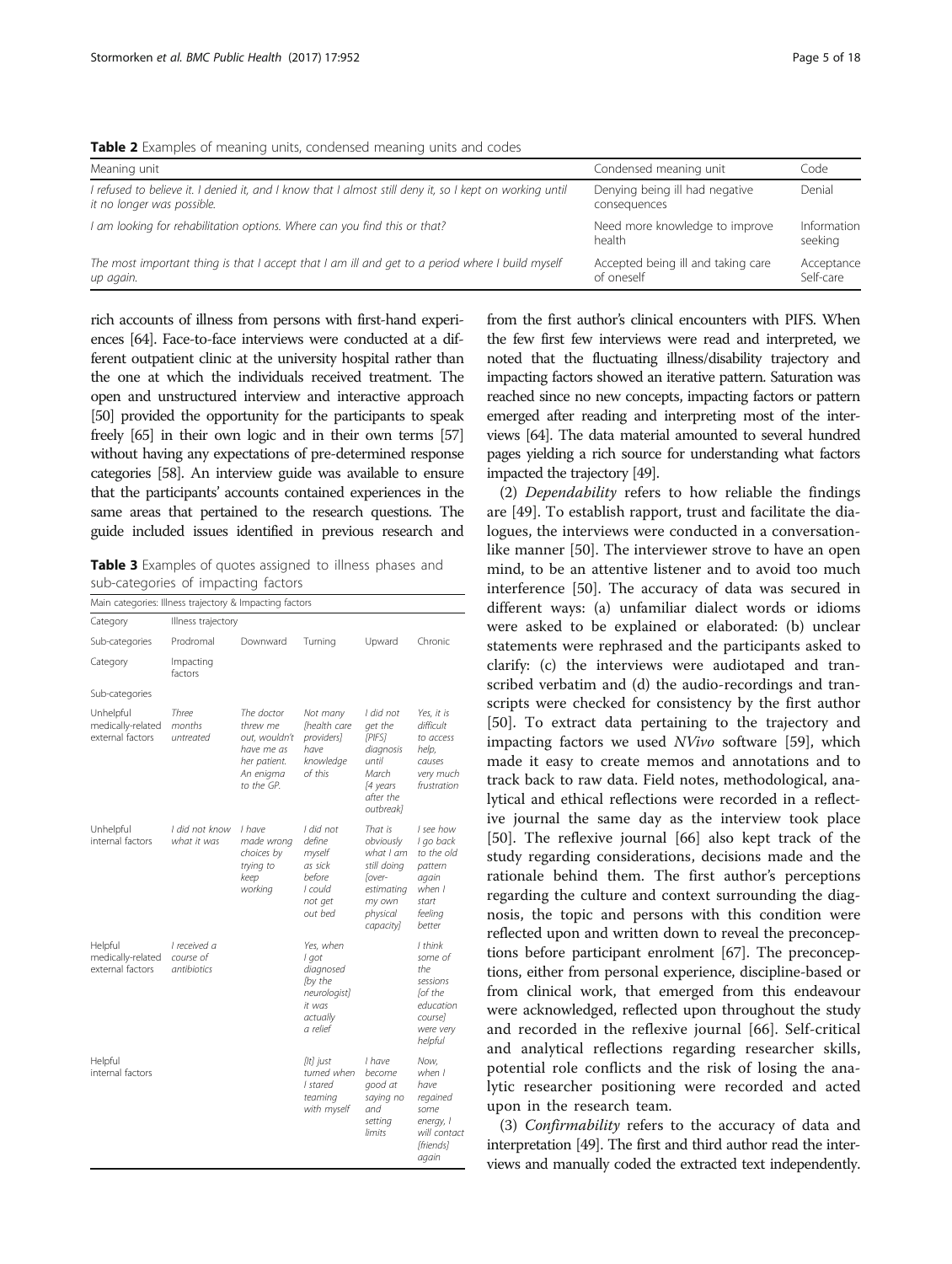<span id="page-5-0"></span>Table 4 Example of sub-categories and codes

|       | Sub-categories Unhelpful medically-related external factors                                                                                                                                                                                                                                                                                                                              | Unhelpful internal factors related to the participants                                                                                                                                                                                                                                                                                                                                                                                                                                                                                                          |
|-------|------------------------------------------------------------------------------------------------------------------------------------------------------------------------------------------------------------------------------------------------------------------------------------------------------------------------------------------------------------------------------------------|-----------------------------------------------------------------------------------------------------------------------------------------------------------------------------------------------------------------------------------------------------------------------------------------------------------------------------------------------------------------------------------------------------------------------------------------------------------------------------------------------------------------------------------------------------------------|
| Codes | • Lacked knowledge<br>• Strained medical encounters<br>• Misdiagnosis<br>• Delayed diagnosis<br>• Trivialized the participants' symptoms<br>• Attributed symptoms to psychological causes or other<br>conditions<br>• Recommended unhelpful treatments and management<br>advice<br>• Lack of support to the participants<br>• No established system of internal referral at the hospital | • Lacked knowledge<br>· Trivialized own symptoms<br>• Attributed symptoms to a common enteritis that would pass by<br>itself<br>• Attributed symptoms to a nervous stomach<br>• Lack of understanding of having a serious medical condition<br>• Difficulties understanding what was wrong with the body<br>· Tried to fight the condition off by trying to live pre-morbid life<br>• Lack of acceptance<br>• Denial of reality<br>• Lost control over the body<br>• Overestimating own capacity<br>• Unable to reflect on own needs and acquire help as needed |

In order to secure coding consistency, interpretive disagreements of meaning units, codes, categories and subcategories were discussed until agreement was reached [[65](#page-16-0)]. A draft of the result section was read by the third author who endorsed the interpretation and findings. All three researchers agreed on the final findings and how to interpret the information provided by the participants. The first author is a registered nurse who has gained extensive personal experience and has more than a decade of professional experience with persons affected by this condition by working as a long time lecturer for groupbased education courses at different hospitals in another health region in the country. The second author is an established and experienced researcher in the field, whereas the third author has extensive research experience in other medical conditions and some experience with research on post-infectious fatigue syndrome.

To check findings from the in-depth interviews, we used method triangulation [\[49\]](#page-16-0). In addition to in-depth interviews, we used Bell's Disability Scale [see Additional file [1](#page-15-0)] to ensure confirmability regarding the evolvement of the trajectory. The participants' own illness accounts corroborated their self-rated functional level at different points in time. To demonstrate the link between raw data, interpretation and content of each subcategory, multiple quotes from various participants are included in the result section [\[65](#page-16-0), [68](#page-16-0)].

(4) Transferability refers to the question of whether the findings in our study may be transferred to other contexts [\[49](#page-16-0)]. A detailed description of design, sample, recruitment, data collection, analysis and context/culture is provided [[65](#page-16-0)]. In addition, to help judge whether our findings would be applicable in other contexts, groups or points in time, our detailed presentation of the findings may be helpful. It is, however, the reader's own decision to make judgements about the transferability of our findings [\[69](#page-16-0)].

(5) Authenticity refers to the issue of whether our findings represent the authentic realities experienced by our participants [\[62](#page-16-0)]. Multiple voices and different experiences of functional ability levels and impacting factors in all phases of the trajectory are presented. To demonstrate that multiple realities are presented and captured in our understanding and interpretation of the explored phenomenon, we have included quotes from several participants in each category.

## Ethical considerations

All parts of this study adhered to the principles of the Declaration of Helsinki [\[70](#page-16-0)]. Approvals are stated in the Declarations section. To avoid compromising their identity, each participant was assigned an ID number, and all information regarding identity was removed from the data material. The persons included consented in writing to voluntary participate in our study. Since only selected persons from the total Giardia PIFS cohort could participate in this qualitative study, the selecting procedure was described in the request letter. Every participant was informed in the letter about the study's purpose and the right to withdraw at any time without consequences and this was repeated orally before commencement of the interview.

Interviewing vulnerable persons may trigger painful emotional reactions. When crying spells occurred in a few participants, they were asked if they wanted to terminate the interview. However, they orally renewed their consent to continue [\[71\]](#page-16-0) as they wished to complete their story of living with the condition. Persons with PIFS may experience symptom flare-ups following any kind of exertion, have a low capacity limit and can become easily fatigued [[42](#page-16-0)]. To reduce harm and minimize any inconvenience the interview room was dimly lit and quiet, and the interviewees sat in a recliner with foot stool and were offered light refreshments during the interview.

#### Results

The participants experienced a five-phased illness trajectory: prodromal, downward, turning, upward and chronic phase [\[47\]](#page-16-0). Here we present impacting factors during the illness trajectory, organized into external/internal and helpful/unhelpful impacting factors for each phase, as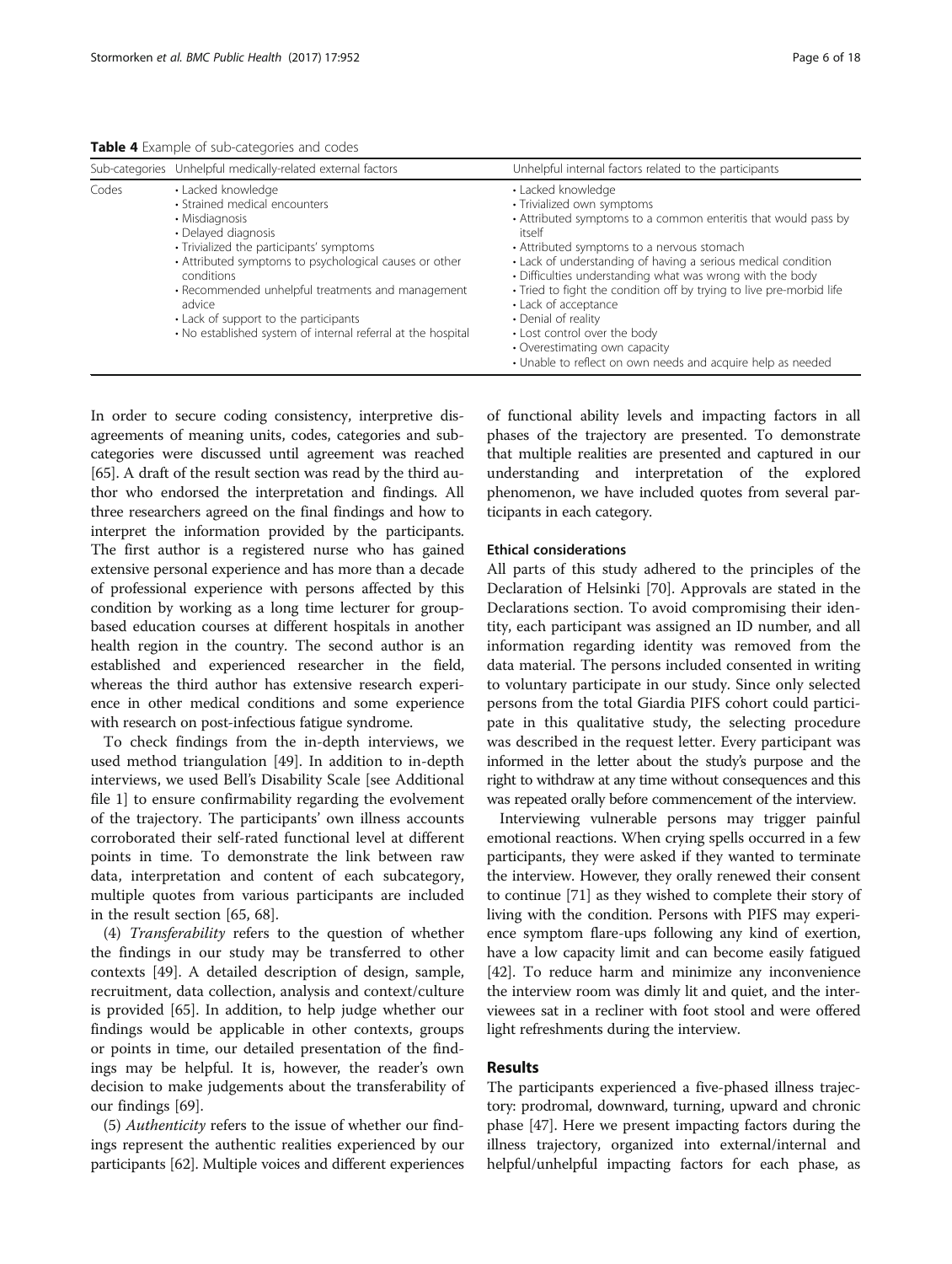experienced and described by the participants. External factors are associated with the health care system, the social security system, health care providers and society, whereas internal impacting factors are related to the participants themselves.

# Impacting factors associated with the prodromal phase Unhelpful medically-related external factors

The participants blamed the Municipality of Bergen City for becoming severely ill:

I was infected by Giardia and have received the diagnosis [post-infectious] ME… caused by Bergen Municipality [because of insufficient purified public drinking water] (P6).

Because Giardia duodenalis is uncommon in Norway, and only a few cases of imported cases occur yearly [\[1](#page-15-0)], health care providers were inexperienced and lacked knowledge. Many participants felt that their general practitioners (GPs) trivialized their symptoms. The following is a sample statement: "I think I've got Giardia." [The GP:] "No! Absolutely not! You haven't." Like [my complaints] was a typical female [thing]' (P19). When full health was not regained as expected, the GPs related their symptoms to stress, psychological problems or other causes: 'I went to see the GP, and he assumed I suffered from eating disorder, which I of course didn't do' (P8). Lack of knowledge among GPs and their tendency to not take the symptoms seriously caused a prolonged time to reach diagnosis. Participants waited as long as 'Three months untreated' (P2). This caused unnecessary long-lasting enteritis that may have contributed to higher symptom burden and a decline in functional ability.

Individuals with Giardia l. infection had been followed up by the Department of Medicine, as many of them suffered from tiredness and irritable bowel syndrome. A few with suspected PIFS were referred by a gastroenterologist to the Neurology Outpatient Clinic. However, there seemed to be a lack of a well-functioning referral system between the hospital departments:

Yes. I've got this irritable bowel. They found this out [at Dep. of Med.]. No, it's really through the media that I found out that there were several others that struggled with the fatigue. No, [none at the hospital told me about referral to the Outpatient Neurology Clinic]. I even asked the medical staff at the Department of Medicine if [the fatigue] could be another problem. It took quite a few years before I was referred to a neurologist because of the fatigue (P4).

A few GPs made a referral to the clinic after being pushed by the ill persons themselves: 'I asked my GP to refer me [to the fatigue outpatient clinic] because I had heard about the neurologist' (P21). Some participants referred themselves by contacting the clinic, whereas others needed help from family members to do it. One participant stated: 'My father called the neurologist' (P19).

Some participants feared they were seriously ill and needed urgent medical care, but they no longer had faith in their GPs. The GPs lack of knowledge and failure to take their clients seriously created an atmosphere of distrust and a strained medical encounter, which only added to the participants' emotional burden:

I was afraid that there was some... vital organs began to fail or... I felt extremely sick. So I said, "Just forget the emergency room and forget my doctor. Just call directly to the hospital. Call the neurological department and get me admitted. And just forget my GP, because now we have tried so much with her." Actually I had mentioned [the neurologist] to my GP earlier as I knew there was a person who worked with [fatigued persons], but the GP replied: "You will not gain access there. It's no use in trying to be examined by him." Imagine how it was to receive such a message from your own GP! The neurologist phoned me after a few days and had booked an appointment… a tremendous relief (P19).

## Unhelpful internal factors

At first, the gastrointestinal problems and tiredness were experienced by the participants as symptoms of a common infection that occurs among individuals from time to time. The participants did not understand what was wrong with them, and some of them also related it to stress. They made statements like: 'I didn't know what it was… thought it was a nervous stomach… but I didn't feel stressed' (P2), or '[I] thought it was other factors' (P16). As the participants thought the infection would pass by itself, they pushed themselves to continue working or studying, with a negative result as they experienced a deterioration of their health, expressed by one participant as: 'What I've done… hasn't been wise' (P3).

## Impacting factors associated with the downward phase

External treatment-related factors, external societal moral expectations and internal impacting factors seemed be associated with the downward phase.

#### Unhelpful treatment-related external factors

Seemingly, the GPs did not listen attentively to catch the difference between fatigue and depression or understand the participants' complaints. Thus, several GPs confused the profound fatigue with depression, eating disorder, burnout, or psychological problems. Misdiagnosis in some cases resulted in unhelpful treatment with antidepressants that made some participants worse. One participant said, 'The GP told me: "You're depressed... called hidden depression." She prescribed antidepressants to me that made me extremely much worse' (P19).

As mentioned above, many participants experienced emotionally strained relationships with their GPs: 'The doctor threw me out, wouldn't have me as her patient: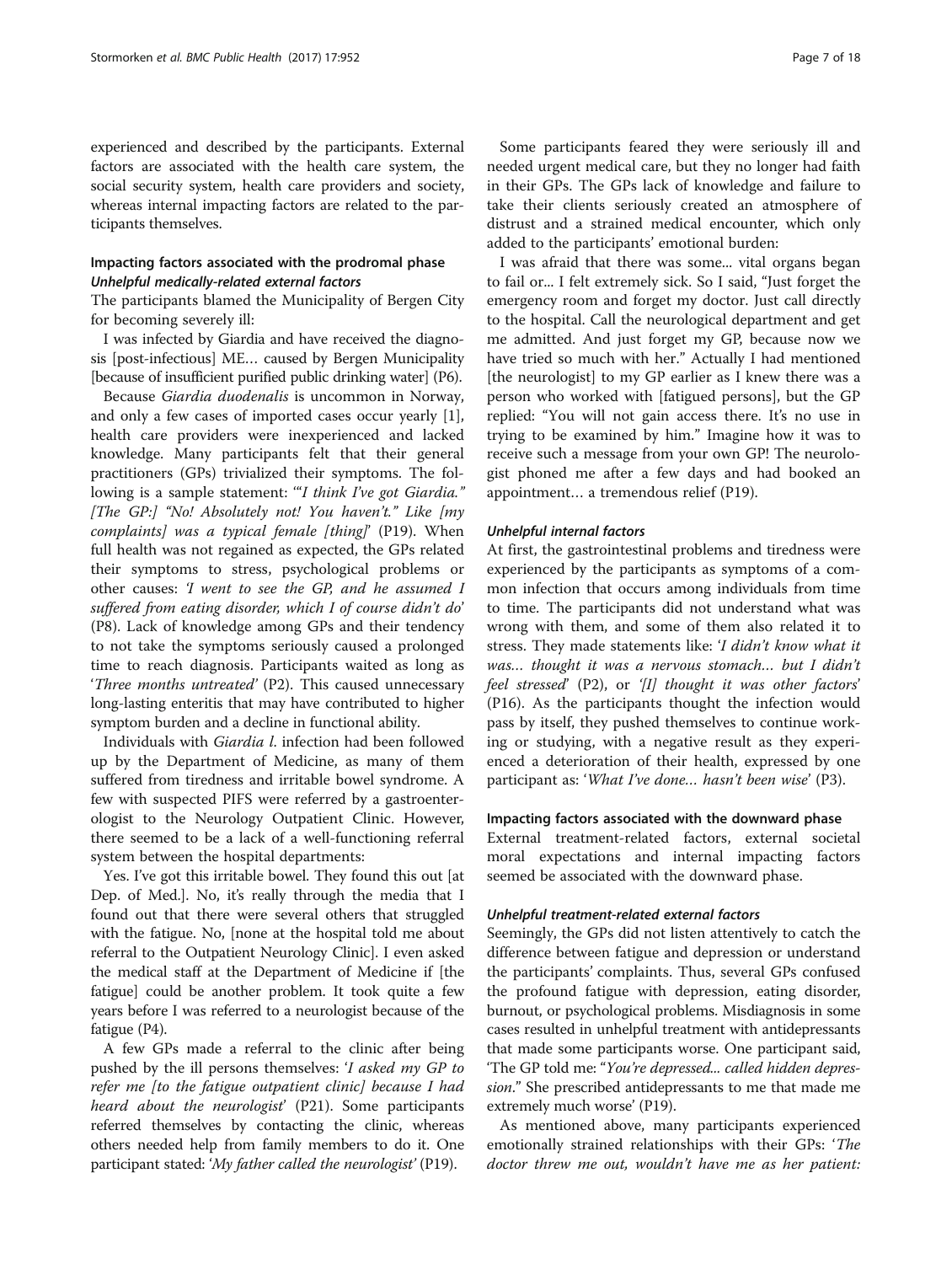"I'm asking you to find another doctor". And I'd seen her for three years' (P10).

Some participants or their caregivers came to realize the diagnosis through newspapers or a television program before meeting with their GPs. Diagnostic delay of PIFS seemed unhelpful: 'I should have known what was wrong with me at an earlier stage. I would have made other choices. This probably made me worse' (P26).

As GPs seemed to lack knowledge of PIFS, it made it difficult for them to handle the situation appropriately. PIFS was 'An enigma to the GP' (P16). Commonly, GPs recommended more physical activity. This proved unhelpful, as the participants experienced that an increase in activity only resulted in increased disability and symptom flare-up: 'It was completely wrong [to exercise], but my doctor was so fiercely determined about it, one participant said. The GP forced me to go for walks… [and I] ended in bed for one week with terrible pain' (P19).

Because of lack of appropriate medical advice, the participants tried to do their best on their own. As they were not in control of their condition, they did not know when to stop doing things that made them worse, and this also seemed to contribute to the downward trajectory. The participants were afraid that the way they had managed their condition would harm them 'for the rest of [their] lives'  $($ P10 $).$ 

For shorter or longer periods, some participants experienced being in need of help, but the lack of practical and/ or financial help from the public health care system, the social security system (Norwegian Labour and Welfare Organization) or the Municipality's insurance company may have contributed to symptom flare-up, relapses and further functional decline as the participants felt they did not have enough opportunities to rest and restore their energy level:

[If I had received help] maybe I didn't have to push myself and had avoided the tough decline (P7); I had a desperate need for rest (P24); I've made wrong choices by trying to maintain work. I've had no choice [because of poor economy] (P10); If I had been given child care assistance at once, this wouldn't have taken so long (P11).

#### Unhelpful external societal moral expectations

Twenty-four of the 26 participants did not experience embarrassment by being ill with PIFS: They said, 'No, no. no, it's not embarrassing, it's frustrating' (P25). However, many of the participants experienced embarrassment and humiliation connected with their disabilities such as cognitive impairment, easy fatigability and lack of energy and stamina when failing to meet other people's socially grounded expectations:

I have such a fear that… when amongst other people, if someone would ask me about something, I can't provide an answer. Periodically I was like that at home too. It was problematic for me to walk to the mailbox. Imagine if I meet someone who talks to me… who wants to ask me questions (P7); I had to excuse myself all the time because my abilities did not suffice (p10).

The invisibility of PIFS was experienced as embarrassing and emotionally draining as some participants thought other people looked at them as lazy persons who did not want to contribute to society:

Yes… it's so invisible, apparently I look normal. You feel that people may think that you might be a little bit… listless, a little unenterprising… I've had that feeling, especially in the beginning (P24).

The participants wanted to live up to the societal moral values and expectations of being hard-working, reliable colleagues and productive individuals. However, complying with these social values seemed unattainable at this stage. They pushed themselves at the expense of their own health and were drained of energy to the extent that they could not spend time with their family or work:

I don't think it's the right thing to be on sick leave… it's about keeping one's honour intact. You don't want to overload your colleagues. I tried to [endure at work], but had to take more sick leave. I spent all [my strength at work]; nothing was left for [the spouse] or the children (P24).

#### Unhelpful internal factors

The participants did not realize that they were suffering from a serious medical condition and continued to manage their lives with PIFS in the same way they had in their prior healthy life. Working or studying as in pre-illness life made them more and more fatigued and increasingly functionally disabled. They did not understand why they continued to deteriorate: 'I don't understand it myself' (P16).

The fatigue and fatigability in PIFS was experienced as something else than tiredness in ordinary life: '[T]here's a huge difference between being tired and fatigued' (P26). However, it took a long time before they realized that the fatigue and concomitant symptoms were signs of a medical condition: 'I didn't define myself as sick before I couldn't go out of bed' (P8).

Although the participants were cured of their Giardia d. infection, they continued to feel that something was wrong with their bodies, as they experienced numerous unpredictable fluctuating symptoms that were difficult to understand. All the participants were overwhelmed, experienced a sense of chaos and were unable to comprehend what was going on:

I've hardly grasped this, no logic… symptoms… It's not like you have this today and that tomorrow, or you have all at once, because it alternates. It can be everything in one day or it can be something else the next day. And the severity varies considerably, and it can vary within a day, and it can vary within a week… and it's related to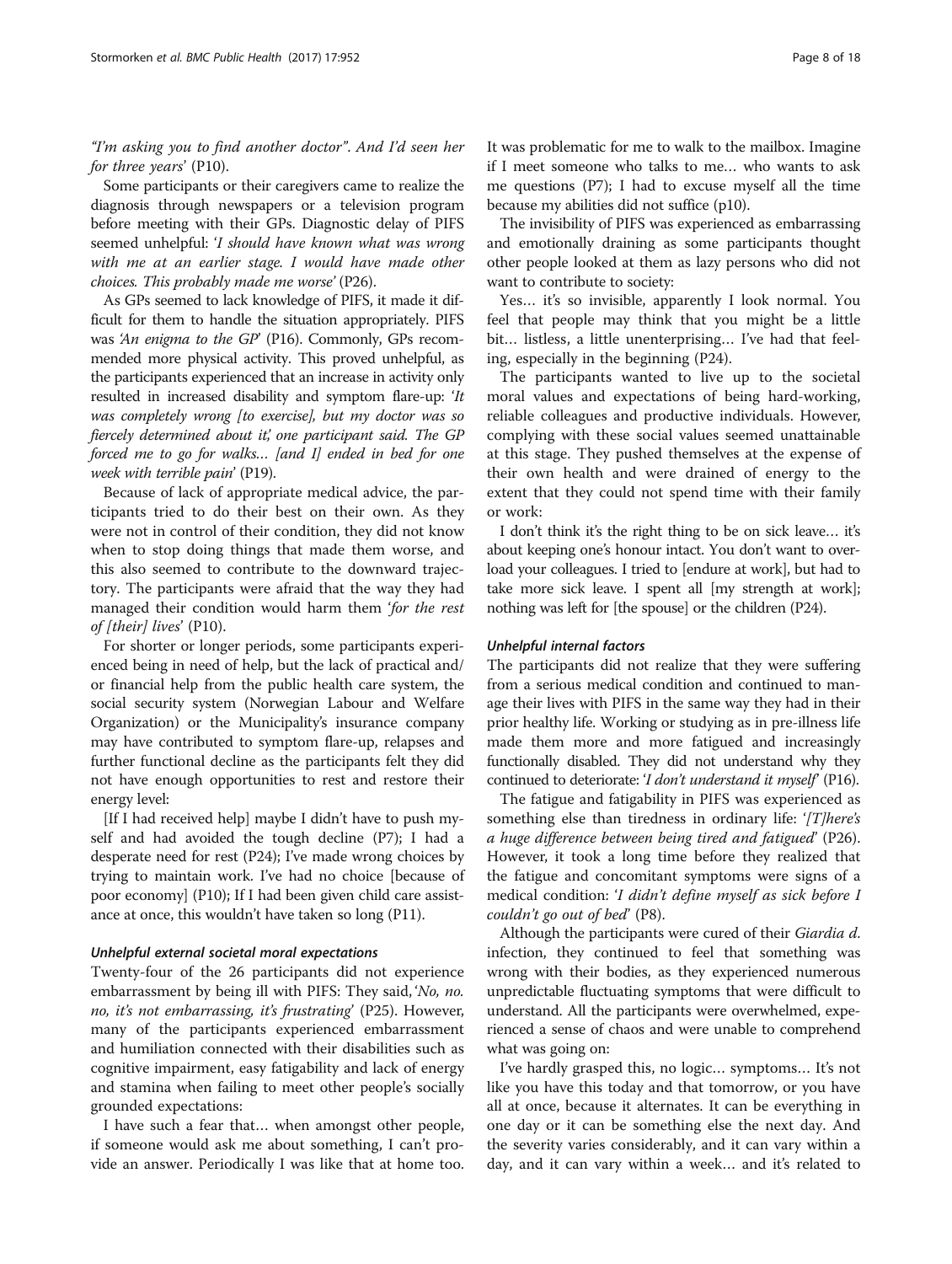activity… and it does not help to think positively, that's not enough. It hasn't been in a way that I could say that this is cause or effect… not been in a way that I can predict anything (P9).

During the first years, the participants tried hard to live as they had in their healthy lives: 'I fought and fought… tried insanely hard  $[$ to live my old life $]$ <sup>\*</sup> (P16). They thought more physical activity was a solution for their increasing fatigue: 'I started exercising... maybe that was the solution... if you exercise, you get more energy' (P4), they thought, but this did not work. Some expressed that they had put their life on hold and just were waiting to wake up one morning as healthy so they could go on with their former life. Some said: 'I have in a way put [my life] on hold' (P13). Denial and lack of acceptance seemed to delay improvement:

I refused to believe it. I denied it and I know that I almost still deny it. So I kept on working until it no longer was possible… [only] lying on the couch and in bed (P8); I've never accepted being sick (P20).

The self governed the body in a fight to regain the pre-illness life and pushed the body to perform as expected when healthy:

Before [I got ill] I knew exactly what the body could provide. [Then, when I got this] I lost my autonomy [and control] over the [body's capacity to perform on demand] (P1); [I]t's gone beyond what I can control, no influence on it (P16).

As the participants had not learned how much their ill body could provide in terms of energy to perform as expected, they overestimated their capacity limit, both at work, when studying or in their personal life, resulting in crashes and reduced functional ability:

I hadn't learned to stop in time… years passed with crash after crash (P26); Yes, I pushed myself so hard that I ended up in hospital (P16).

The participants sought to find different explanations for their suffering: 'I tried to find reasonable explanations based on [earlier] experiences' (P23). Since they lacked knowledge, they used their 'old' experiences and coping strategies to deal with their new challenges.

During the downward phase, the participants had still not learned by trial and error that increases in symptom severity and worsening of fatigue were warning signals of the body's capacity limit. Thus the body's physical, cognitive and emotional signals were ignored, 'There were clear signs, easy to overlook' (P1).

The participants seemed to lack or have a reduced cognitive capacity and ability to reflect on their own needs for help or assistance because of fatigue, energy loss and cognitive impairment:

I haven't really reflected on my needs… don't even know what the health care system can offer (P20); I was so ill that I didn't think… failed to reflect (P7).

# Impacting factors associated with the turning phase Unhelpful external factors

The time to reach the PIFS diagnosis ranged from four months to four years (median one year and seven months), and the participants received little or no appropriate information from health professionals prior to receiving their PIFS diagnosis:

Not many [health care providers] have knowledge of this. Never heard anything about [post-infectious] ME, that this has been a distinct diagnosis (P17); [The] diagnosis I didn't receive before March [2008] (P20).

# Helpful external factors

When the diagnosis was provided, it was possible for the participants to get some explanation and understanding of their condition. From the neurologist, they received medical advice on how to deal with PIFS:

[The] pieces came together. It felt good to receive [the diagnosis and] guidelines telling you that you should actually take it easy, listen to your body and include rest periods and do things gradually… doesn't help to push it. I really needed that message (P9); Yes, when I got diagnosed it was actually a relief (P4).

# Helpful internal factors

During the turning phase, the participants realized that the relationship between body and self had to change, and that they had to listen to what their body signals were trying to tell them, 'I haven't listened to them, probably the reason for the situation I'm in now' (P20). The time had come to let the body take charge. When the body took control, they experienced that they were able to find out how much their body could perform without provoking symptom flare-ups or hampering improvement:

If I pushed a little too hard… very unwise. Yes, [my desires and driving forces have been much stronger than the body's capacity], that's how I see it. I've probably pushed my body too much all the time (P13).

In this phase the participants realized they could no longer keep up with their pre-illness lifestyle, but had to change how they perceived their condition. This engendered a process of recognition and acceptance: 'I've had to really go into myself. I've realized that I'm sick. I've started thinking like that. Pretending to be healthy, when you are not, is not working' (P13).

The first years without control over their own bodies and lives posed a great challenge, but, during the turning phase, the participants began working with themselves to regain control:

I looked at how I could work with myself as a project. I see new avenues. The most important is that I accept to be in a phase where I build myself up again (P3); I've more control. Now I've to do this, now I've to that (P11).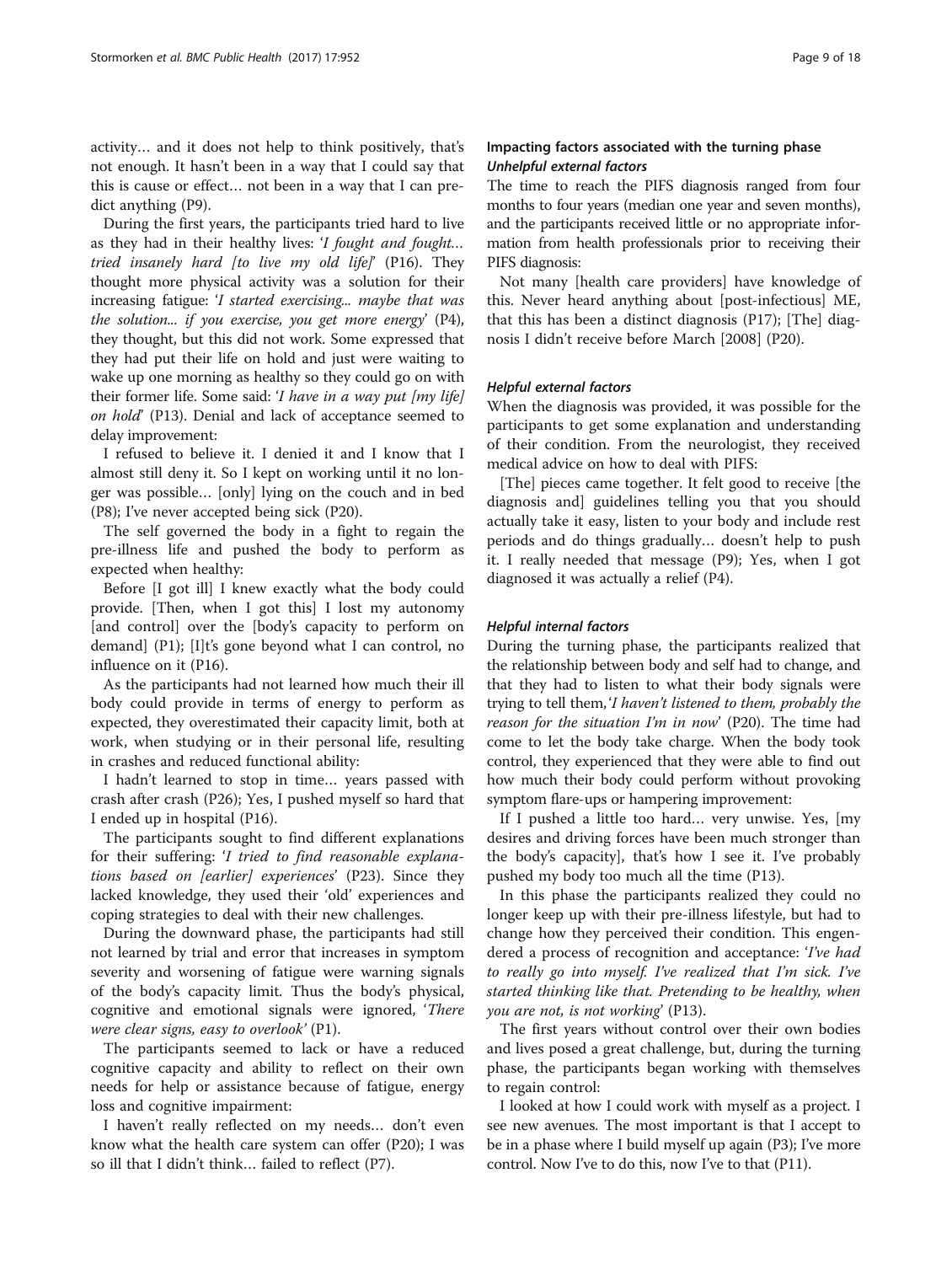The participants realized that lifestyle changes were necessary, including taking time off, resting more, changing their focus from others' needs to their own, being laid back and finding a harmony between the body and self. In other words, they started to care for themselves:

[It] just suddenly turned when I started teaming with myself (P3); In retrospect I see that… recharge… is an important key factor. I daren't think of the consequences if I had just continued as I did (P16).

# Impacting factors associated with the upward phase Unhelpful internal factors

When improvement occurred and the energy level increased the participants experienced getting better and wanted to do more. As everyone had a strong wish to regain normalcy − that is, their pre-illness lifestyle − the participants continued to overestimate their capacity. When they overexerted themselves they experienced relapses, increased disability and symptom flare-ups that lasted for days, weeks or months. The upward phase was characterised by a pattern of improvement and setbacks:

That's obviously what I'm doing [overestimating my own physical capacity]. I see the fact that I do it in everyday life too, because I feel very much better. Yeah [easy to overdo], especially now, it's very easy to overdo (PT13).

#### Helpful internal factors

The participants regained some control through trial and error learning which made them realize that pushing themselves beyond their body's limit drained them of their energy and made them worse. Thus they gradually became better at setting limits:

I've become good at saying no and setting limits... don't wear myself out to satisfy other people's need (P18); I've to be very rigorous, stingy regarding what I spend the energy on (P26).

After years of trial and error, the participants started noticing the body's warning signals in order to find out its capacity to avoid or minimize relapses in everyday life:

[By] listening to the body and making the right choices and prioritizations I may come up to a level that I can be satisfied with, it's a key to continue to get better than I'm today (P16).

The participants had realized during the turning phase that the way they had handled the situation during the downward trajectory was inappropriate. When they received the PIFS diagnosis, they actively started to seek information on how to handle their condition. They looked for information on the internet, in magazines, at support associations' websites and elsewhere to obtain knowledge about PIFS and how to manage it:

It had been useful with some advice along the way: This is wrong. This you mustn't do. You should stop. This is right (P10); [I'm] looking for rehabilitation options. Where can you find this or that? It's a little harder to treat oneself. Self-treatment isn't always as easy. It's nice to have someone who can support (P2).

During the turning phase they had realized that their personal, professional and social activity level prior to the Giardia l. infection had become counterproductive because it increased their symptom burden and resulted in a severe decline in their abilities to function in all life domains. Thus, in the upward phase they began to modify their lifestyles and develop self-management strategies. Their focus of attention had shifted from the outer world − that is, on satisfying other people's needs and complying with moral societal expectations − towards themselves and their own needs. They worked at coming to terms with being ill and determining how they could take care of themselves in order to regain health. Since the participants wanted to get better, they had to focus on themselves. This required them to lower the demands they put on themselves and let their own needs take priority over societal moral values:

At my sister's I gave this message: "Enough is enough! I've to lie down on the couch." I begin to learn that I've to pay a little more attention to my body (P20); We can tolerate that it does not necessarily have to be perfectly clean (P18).

Planning ahead, prioritizing, having pre-emptive rest, rest breaks, and post-exertional rests contributed to fewer incidents of crossing the capacity limit, more predictability and subsequent increased functional level for most of the participants:

[I] take a nap in the afternoon before I'm going to meet some friends to endure a bit longer (P20); I've had to prioritize as tough as nails, become more critical of what I spend efforts and time on and whom I spend time with (P9).

The participants experienced that by making changes in their daily lives, adapting to their situations and channelling their energy in a more conscious way prevented stressful situations and facilitated a better balance between rest and activity:

That helped me… pacing… self-management... energy conservation (P2); [I'm] better at resting. I improve faster (P21).

The participants experienced that acquiring help and taking actions to lower their energy expenditure, including home help or child care assistance, moving to a more easily maintained living facility or more quiet surroundings and withdrawal from energy draining commitments, facilitated the opportunity to rest more. Therefore, they experienced an improvement in their functional level:

I had much more help… a great improvement (P24); I [moved] to an apartment with all facilities… close to the shops (P23).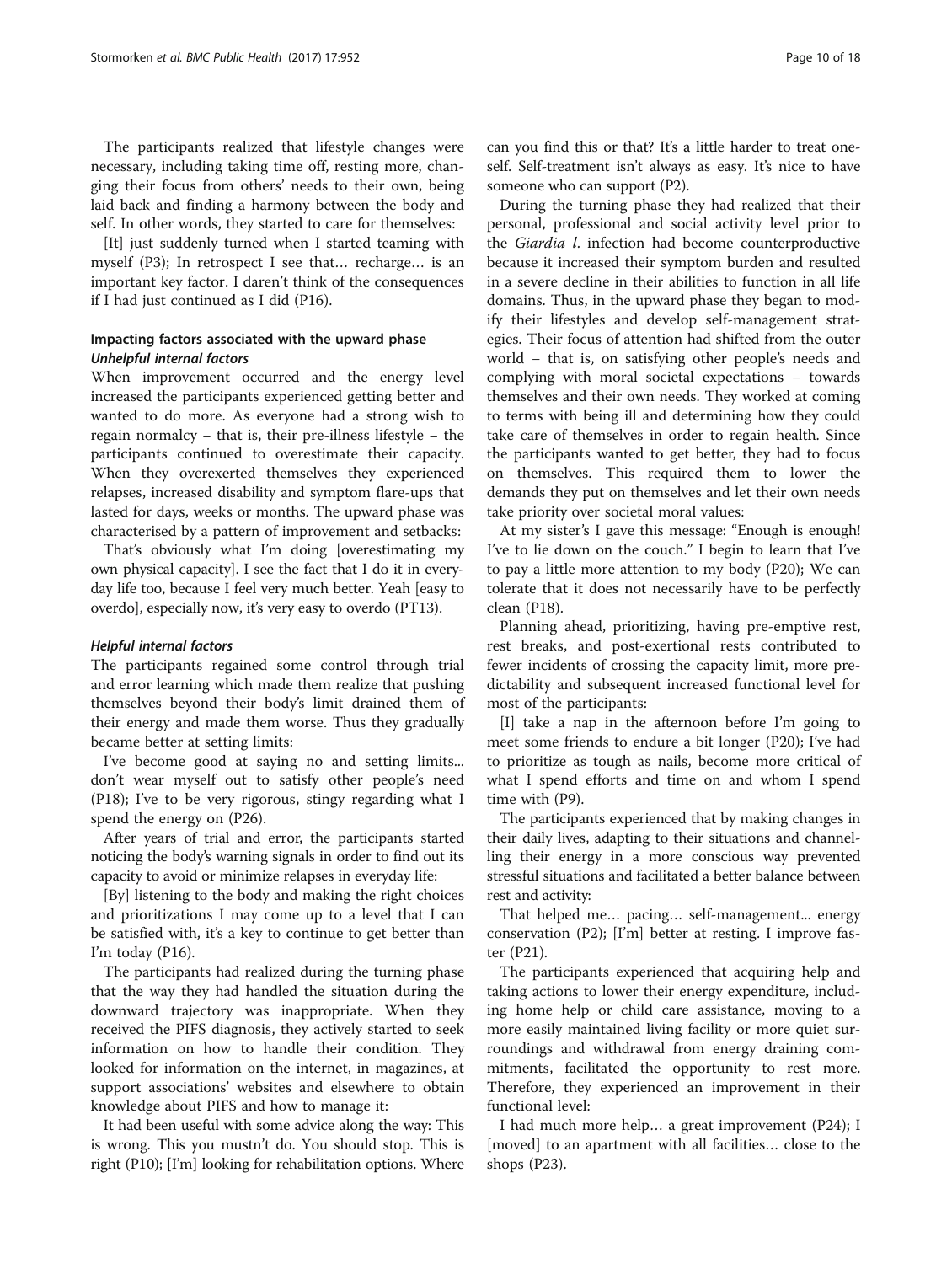All the participants were forced to reduce their activity levels to facilitate improvement, but how much depended on how severely affected they were. Those who were working realized they worked too much and either reduced working hours, changed to less strenuous jobs or stopped working. The students either reduced hours of studying per day, read far less than before, switched to more easy study subjects, skipped exams, and/or took leave or dropped out:

50%... a temporary job, much easier, less physically demanding than my ordinary job (P13); [I] study only four hours… read much less, switched to more easy study subjects (P16).

# Impacting factors associated with the chronic phase Unhelpful external factors

Many participants still experienced lack of support from the health care system and the social security system to obtain welfare benefits, or they struggled with poor economy and to get compensation from Bergen Municipality's insurance company, 'I can't trust them' (P2). A common refrain was, 'Yes, it's difficult to access help… requires very hard work… causes very much frustration' (P2). Poor economy and the fight to obtain benefits was a very energy draining emotional burden that seemed to hamper improvement.

#### Helpful external factors

The participants had been followed up by an interdisciplinary team at the Neurology Outpatient Clinic after being diagnosed with PIFS, and the GPs had learned more along the way. In the fall of 2007 the hospital organized an educational course that was delivered in five sessions for the cohort of persons with PIFS. For various reasons, not everyone attended, but many found that learning from other persons in the in the PIFS cohort was helpful with regard to mastering their own challenges and learning how they could improve their own health:

What I learned most from was meeting with other people in my situation so that I could talk to them [and exchange experiences] (P6); I think some of the sessions were very helpful (P26).

#### Unhelpful internal factors

The loss of their prior lifestyle and functional ability provoked common reactive psychological worries. In addition, they still found it challenging to find their activity limit, thus there was still a risk for overdoing, even after four years:

I do too much, at work too, because of [an economic] need. I see how I go back to the old pattern again when I start feeling better, that's probably very risky (P13).

Lack of energy and stamina, easy fatigability and high symptom burden made the participants feel older than they actually were. This coupled with a strained economic situation, was experienced as scary and emotionally draining:

I feel old prematurely... live like a loner, like an old lady. I feel like an octogenarian in a forty years old body. Everything hurts, stiff, weak… before I was very physically fit and climbed on walls and ran upstairs and carried things. That's over. I'm so scared when I go from here… everything hurts… you are thinking, living like you are supposed to do when you are in your eighties. I feel like I'm drained. I feel like my body has gone through a huge process of... as if my body has been inside of a dishwasher for several years, or inside a dryer, [and] that my body has been thrown around, and nerves have been on edge (P10).

Many still suffered from IBS complaints. Some symptoms had abated, whilst others experienced the same symptom burden, or had become worse again:

The recent weeks have been the best in a long time (P4); I've become weaker and weaker than I've been the last years, much more fatigued… like a zombie at home (P29); Stomach pain, diarrhoea and sweating all day… the body trembles, headache and the stomach growls, flatulence (P20).

The experiences of being severely incapacitated, having a poor economy and lacking financial support from the social security system or insurance company made participants force themselves to work to provide for themselves and their offspring. This made their everyday very emotionally challenging, drained them of energy and seemed to be counterproductive in regard to improvement of health:

I have no social life… a limited quality of life, to say the least. What should I do? What is right? But I have not ... I can stop working, I might lie down, but I have no one that puts bread on the table for me and my daughter the next day [if I don't have income]. What do I do then? Will the Child Protection Services take my daughter away? (P10).

The participants trying to maintain full-time work needed longer and longer sick leaves. Those who tried hardest to keep going exhausted the body more and more and eventually dropped completely out of work or studies. Others were able to work or study part time, less than 50%.

I'm on disability benefits (P20); Now it's fifty-fifty for me when I'm working 50%… 50% welfare benefits (P26); I'm much better… at school six hours every day, max (P16).

How much the participants had improved their functional level during the natural course of four years varied a great deal as a few had hardly or only slightly improved whilst some had improved markedly, and a few had experienced a new decline. However, none of the participants had regained pre-illness health or functional level.

Despite a high symptom burden, the participants were not pre-occupied with attributing symptoms to a physical cause as they already were aware that their symptoms emerged in the wake of an objectively confirmed infectious disease.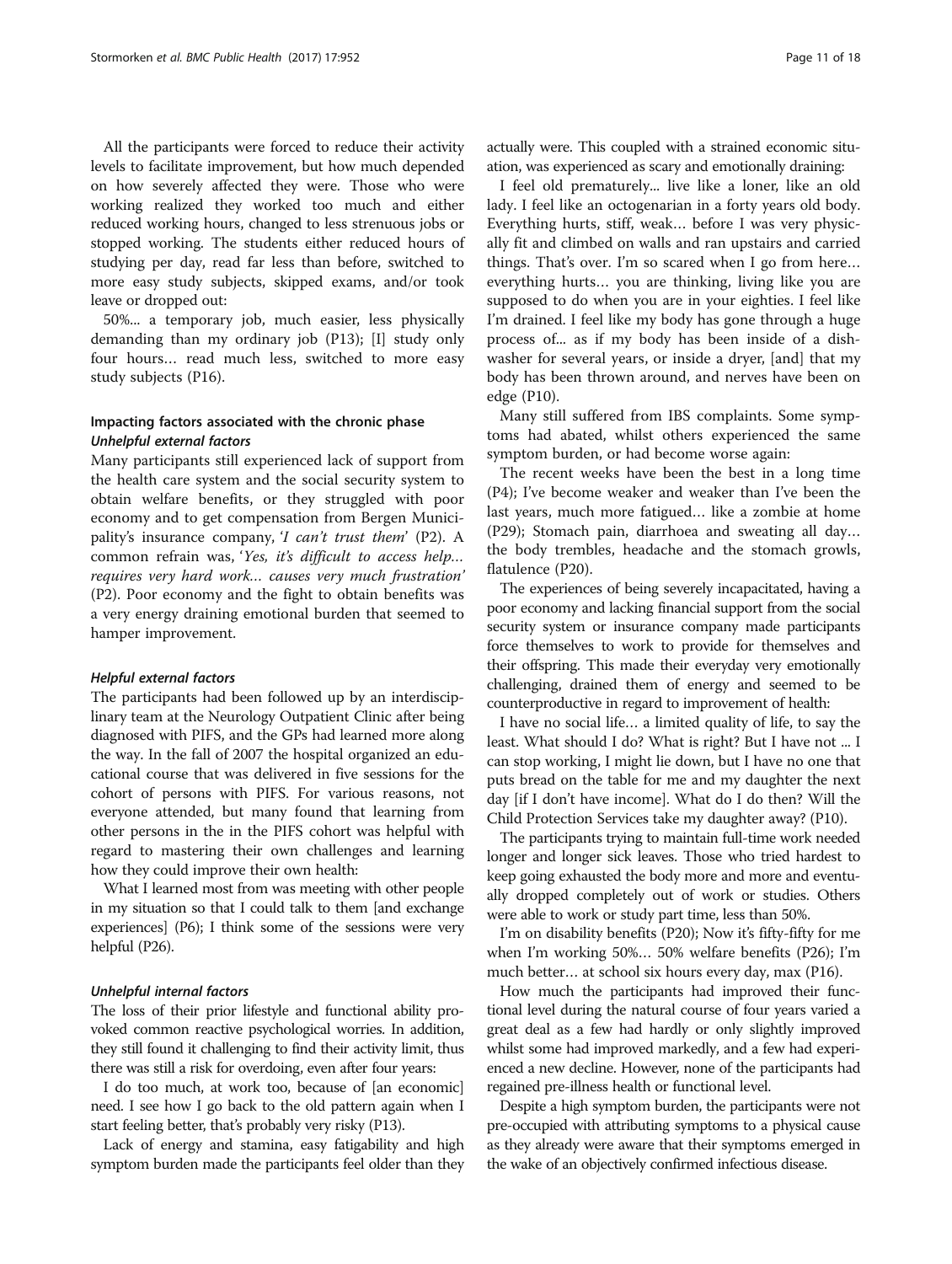## Helpful internal factors

With proper diagnosis, education and years of experiential trial and error learning, the participants were more competent and confident in managing their daily lives. Listening to their bodies and adapting to their needs increased their functional capacity. With increased energy levels, the intolerances to sensory stimuli abated to varying degrees, and the participants were able to more or less take part in social life, see friends and enjoy cultural events, with a few exceptions: 'The social life with concerts and theatre, and cinema and lots of people, I've had to put on hold. I feel a bit like I'm heading back now, and that's very good' (P14).

Most participants had improved their cognitive abilities, but this had not happened to everyone. As one individual said, 'I have no memory. What happened last week, it's gone' (17).

Despite being ill for four years, being more or less unable to function and having a limited quality of life, the participants had an optimistic view of their future, wanted to get better, and had a strong wish to become productive individuals and optimize their potential for a higher functional level or becoming healthy again: 'I hope I'll still get better' (P16). However, some had no social life, and many were uncertain about the future as they were aware of the risk of relapses:

I've no social life [today]… Life will never be as before. I might have done something wrong and will be damaged for the rest of my life, and the quality of life will be limited, but I want to maintain hope (P10).

The self and the body were more in balance, as the participants had improved their abilities to set limits and use self-management strategies: 'I take very small steps at a time. [I've] been burned so many times that I'm not betting more than that' (PT17).

The participants' retrospectively self-rated ability to function As mentioned previously, the participants scored their functioning retrospectively by Bell's Disability Scale before becoming ill, at nadir and twice during the upward phase. The downward trend comprises both the prodromal phase and the downward phase of PIFS, i.e. from being healthy in the spring of 2004 until the nadir of the disability trajectory. The transition between the phases was not distinct but overlapped. In this qualitative study, our intention is not to present correlational statistics but to present descriptive statistics of median sample scores (Figure [1](#page-12-0)) and examples of individual scores (Figure [2](#page-12-0)) as complimentary means of visualizing the trajectory. In both figures, the downward trend comprises both the prodromal and downward phases. The point in time, when the ability to function in daily life reached its nadir, differed among the participants. Because the nadir occurred sometime between 2004 and 2007, it cannot be specified in the figures.

Pre-illness, the spring of 2004, the median sample score was 100, and this is in agreement with background data. The nadir median sample score was 20. This reflected moderate to severe symptoms at rest, inability to perform strenuous activity, expected overall activity levels of 30– 50%, inability to leave the house except rarely, bed confinement for most of the day and inability to concentrate for more than one hour a day. The median sample score in the fall of 2007 and prior to the interviews in 2008 was 40, which reflected moderate symptoms at rest, moderate to severe symptoms with exercise activity, overall expected activity level of 50–70%, no home confinement, inability to perform strenuous duties, ability to perform light duty/ desk work 3–4 h a day and rest period requirements.

The participants' own scores displayed individual disability trajectories. To visualize differences in trajectories, and therefore different disability levels at different phases, the trajectories of the most and least severely disabled participants plus two in between, are presented (Figure [2](#page-12-0)).

If the participants experienced relapse, they regressed for a while. Some participants hardly improved their functional level, whereas others improved but later experienced a new decline in ability to function. The participants' accounts revealed many factors that they felt impacted their illness course and fluctuating disability level, either unhelpful or helpful. None of the participants regained pre-illness functional level.

# Discussion

The aim of our study was to explore experiential factors impacting each phase of a four-year long illness trajectory. Lay people who fall ill with a new and serious condition such as PIFS, lack knowledge and skills to manage their new condition. Thus, they need to rely on the health care system for adequate help to prevent or limit the consequences and be provided with proper advice and treatment to facilitate improvement in health and functional ability. However, our findings suggest that when the participants struggled hardest to cope with increasing disabilities during the downward phase, they received unhelpful or counterproductive advice from health care providers and lack of medical and financial support. This combination may have contributed to the severe downward trajectory that the participants experienced.

As early diagnosis is assumed to improve prognosis [[72\]](#page-16-0), a delayed diagnosis and treatment of Giardia l. enteritis [[1](#page-15-0)] and a delayed PIFS diagnosis and education about the condition kept the participants ill and untreated for a prolonged time with potential harmful consequences, such as avoidable severe decline in health and ability to function. Other external unhelpful impacting factors identified in our study have also been found previously. These include strained medical encounters [\[73](#page-16-0)], misdiagnosis [[74\]](#page-16-0), GPs uncomfortable making a diagnosis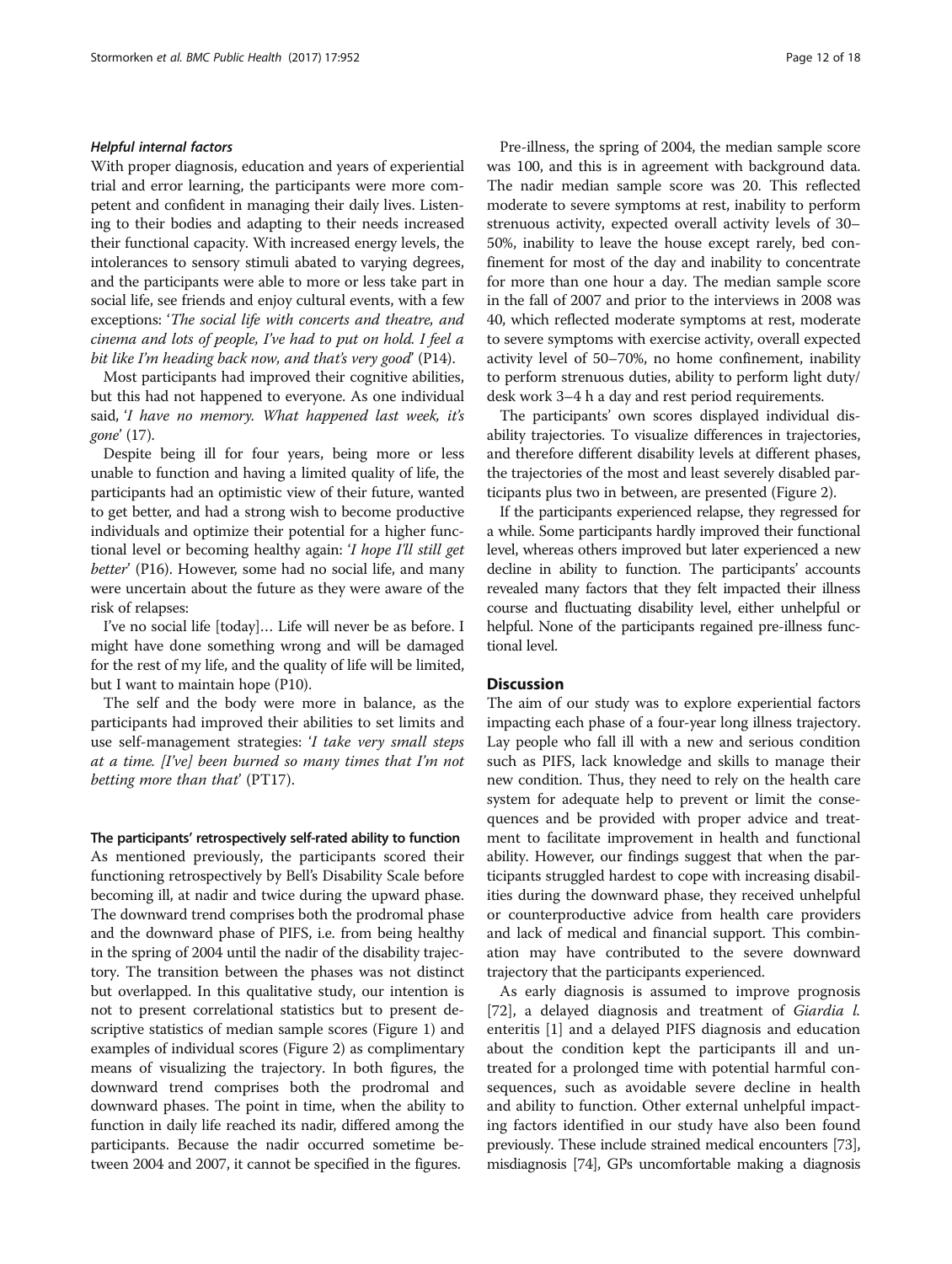<span id="page-12-0"></span>

[[75](#page-17-0)], experience of disbelief, lack of knowledge and medical support and psychologizing of symptoms [[73\]](#page-16-0), unsupportive GPs [[46](#page-16-0), [76](#page-17-0)], being let down by the health professions [[77](#page-17-0)] and poor communication with health care providers [[78](#page-17-0)]. Our findings of context-specific experiences are in line with previous qualitative studies [[79](#page-17-0)].

During the downward phase, the participants were overwhelmed by their situation and lacked the ability to reflect on their own needs [\[42](#page-16-0)]. Thus, it took them a long time to accept being seriously ill and recognize that keeping up with their pre-illness lifestyles was counterproductive and that they had not handled their situations appropriately. Their needs for help, whether practical, financial or educational, had not been taken seriously, nor adequately provided for. Because they had no prior experience with PIFS and lacked support from their GPs and a medical framework provided by the diagnosis, the participants were unable to interpret their illness experience and cope with it in a health promoting way. Instead, they interpreted their new challenges through the lens of being healthy.

Using coping strategies from pre-illness life showed to be maladaptive during this phase of the trajectory [[80](#page-17-0)]. Our findings of internal unhelpful impacting factors are consistent with previous studies; they include being in denial [\[81](#page-17-0)], or overwhelmed [[77\]](#page-17-0), feeling insecure [[82](#page-17-0)], trying to fight the condition off [\[77\]](#page-17-0), feeling guided by moral values [\[83](#page-17-0), [84](#page-17-0)] and disruption of the self and the body [\[84](#page-17-0)], reacting emotionally [\[81](#page-17-0)], returning too early to work and taking insufficient time to recuperate [\[83\]](#page-17-0). The negative impact on the downward trajectory was doubled as unhelpful internal factors and maladaptive coping strategies [[80](#page-17-0)] only added to the unhelpful external factors.

During the turning phase, the participants started to accept that they were ill and recognized the importance of adapting to their needs. With the interpretive framework grounded in the diagnosis, helpful advice, practical help, medical and financial support and education, the participants were able to manage their new life in a more adaptive way. Acquiring knowledge is important to regain control [[85](#page-17-0)] and reduce feelings of chaos and insecurity [[46](#page-16-0)]. In line with our findings, important internal factors during the improvement phase were keeping the energy expenditure lower than the perceived energy at any given day [[86](#page-17-0)], setting limits and planning activities [\[46](#page-16-0)], pacing to avoid symptom exacerbation [\[87\]](#page-17-0), getting sufficient rest, monitoring activities, making lifestyle adjustments, occupational shift, reduction in social life [\[88\]](#page-17-0), and adaptation to the fluctuating symptoms [[89](#page-17-0)]. Consistent with previous findings, the participants in our study were more confident in managing their condition and its limitations in the chronic phase and used more adaptive coping strategies [[90](#page-17-0)].

Demographic characteristics such age, gender and education in our study are consistent with previous samples [[1,](#page-15-0) [87, 91\]](#page-17-0) and did not seem to have a significant impact.

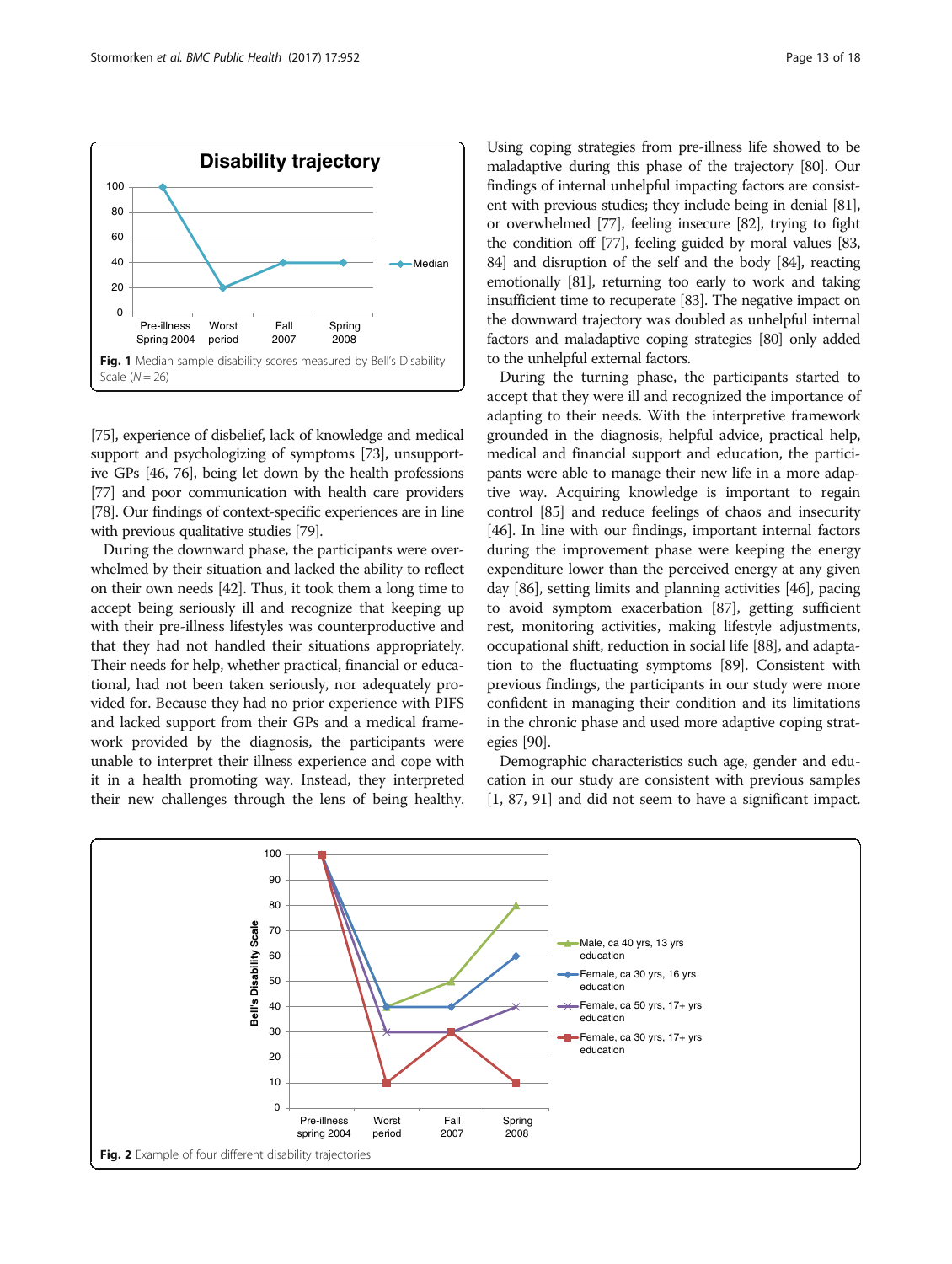A similar pattern of impacting factors was identified during the phases of the illness trajectory in all of the interviews. However, the ability to function varied among them, and some were more affected by impacting factors than others.

Acceptance is crucial [[77](#page-17-0)], as is access to practical aids, home help, adapting the housing situations [[77](#page-17-0)], gaining insight into PIFS [\[77\]](#page-17-0) and having a sense of control [\[77\]](#page-17-0) to facilitate improvement in functional ability. However, contextual elements such as lack of proper health services, lack of referral system and time- and energy-consuming difficulties with the social security system and the municipality's insurance company imposed a significant emotional burden on these severely ill persons, draining them of energy that could be used in a more health-promoting way. A strained economic situation due to the inability to work, difficulties obtaining benefits and economic support were unhelpful and hampered improvement. Without financial means, some individuals were forced to work or to work too much, and were unable to pay for home help, childcare assistance, physiotherapy or psychological services needed to help them deal with their reactive psychological challenges. Other contextual elements were lack of knowledge among health care providers and no established system for taking care of persons with PIFS.

Unhelpful internal impacting factors played an important role, but these impacting factors could have been significantly reduced if an appropriate health care system, medical care and support systems had been in place. Helpful external impacting factors came too late and were insufficient, resulting in a prolonged period during which unhelpful internal impacting factors played a significant role. Impacting factors played an important part during the four-year long illness duration, but it is impossible to know to what extent the experienced impacting factors influenced the symptom severity and the disability level in each phase, as symptom severity and disability trajectory are influenced by underlying pathological mechanisms in various body systems [[11](#page-15-0)].

#### Models as tool for assessment and treatment planning

In this study we propose a new model of external and internal factors that either impact positively or negatively in each phase of the illness/disability trajectory. This model may enhance the understanding of the fluctuating trajectory and make it possible to identify which phase a person with PIFS is located in, to assess factors that impact the person and to tailor the treatment in accordance with impacting factors. Our model may function as a robust lens to understand how the illness and the impacting factors change over time as the affected persons learn to live with their chronic condition. In example, there is empirical evidence for phases of coping identified by Fennel's Phase Inventory [[92, 93\]](#page-17-0). As well as dynamic changes in coping, there are also dynamic changes in our proposed model of impacting factors.

Fennel's [[44](#page-16-0)] coping model revealed negative internal impacting factors such as denial, the fight to continue with pre-illness lifestyle and external negative factors such as misinterpretation of symptoms, trivialization of symptoms, stigma and societal moral values. Whitehead's [[46](#page-16-0)] model of constructed illness phases identifies one positive impacting external factor: receiving diagnosis is important to reduce the emotional burden. Negative external factors were unsupportive GPs, the struggle to obtain a diagnosis and the contested view of the condition. Positive factors were information-seeking to find out how to improve health, changing lifestyle, setting limits and adjusting workload. In Ware's [[45\]](#page-16-0) model of social illness course negative impacting factors included poor economic situations, moral work ethics, stigma and positive factors included shifting to easier jobs, working less hours during the week and setting limits and prioritizing tasks.

Contrary to the findings by Fennel's [\[44\]](#page-16-0), Ware's [[45](#page-16-0)] and others [\[94\]](#page-17-0), the feeling of stigma attached to the diagnosis of PIFS only played a small part in this study. However, several participants experienced embarrassment due to various disabilities. The reason for this may be that the participants were part of a healthy group that had fallen ill by drinking contaminated public water, an emergent public health issue, thus they were not to be blamed for the reason to contract the Giardia l. infection.

Although the aforementioned models have reported some negative and positive impacting factors found in our model, the impacting factors have not been organized into positive and negative external and internal factors in a structural framework. In our framework we present impacting factors that are associated with different phases of the trajectory. We also present findings of retrospective self-rated trajectory by using Bell's Disability Scale [\[55](#page-16-0)], and these findings of ability to function at different points in time confirm the participants' accounts of their illness course and help to visualize the fluctuating character. This scale may assist in monitoring the trajectory. Our previously proposed disability model of PIFS (PIFSDM) [[47\]](#page-16-0), the models of Fennel [[44\]](#page-16-0), Ware [[45\]](#page-16-0), Whitehead [[46\]](#page-16-0) and the proposed model of impacting factors in PIFS (PIFSIM) during a four-year long trajectory, presented here, may be seen as complementary means to understand the evolving condition and facilitate clinical observations and help planning treatment in accordance with the needs of each phase. All models are flexible and take into account the relapsing and remitting nature of the condition. Persons with PIFS need respect and empathy from health professionals and help to rebuild their lives [[95](#page-17-0)], in addition to improved services and support [\[96](#page-17-0)].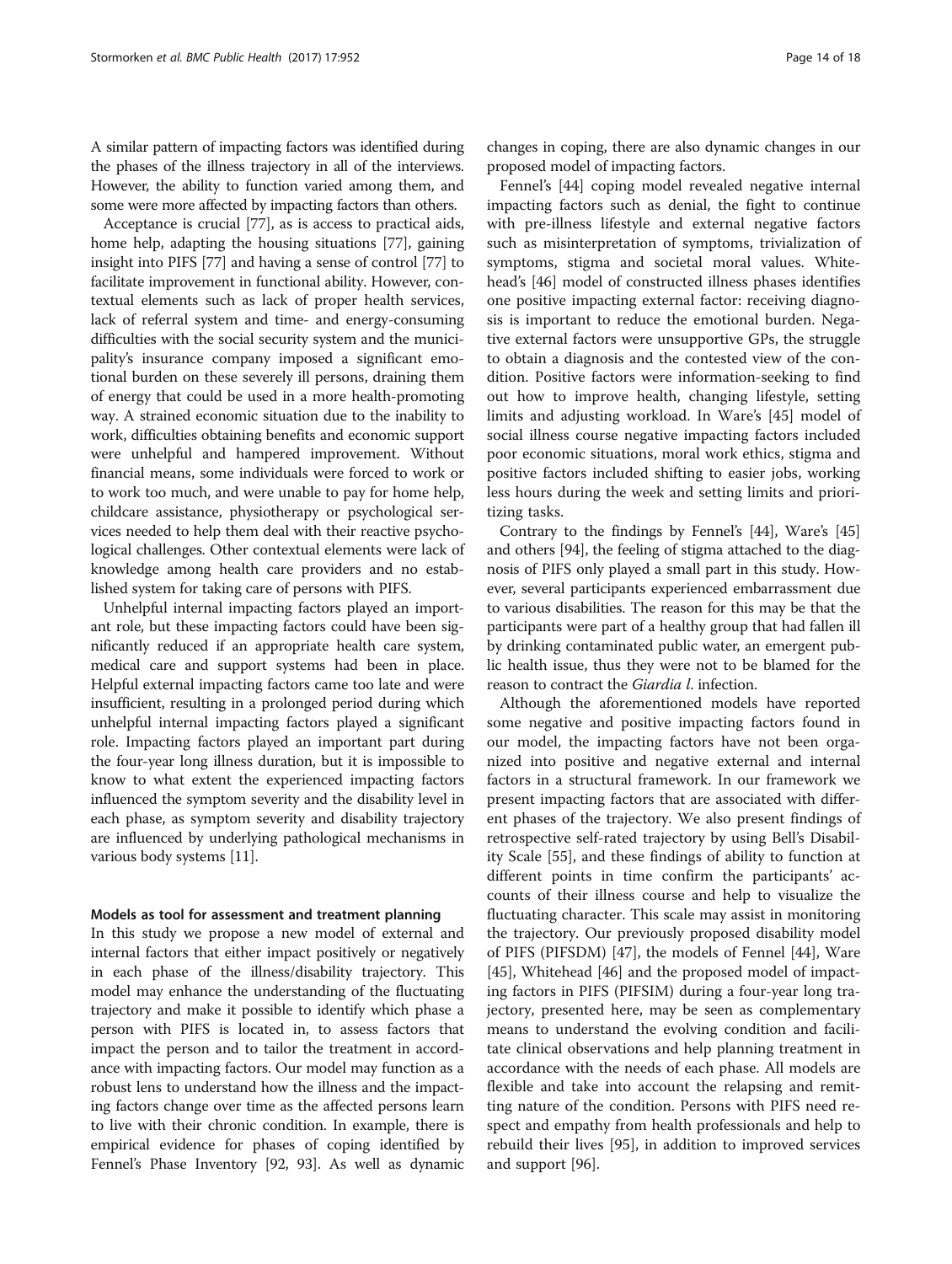#### Implications for practice, education and research

Most health care providers in clinical practice have little or no knowledge of PIFS and do not feel confident in making the diagnosis or deciding how to treat persons with this condition. Enhanced knowledge among professionals who encounter this group may increase awareness of the seriousness of PIFS, the fact that it may follow various infections, how the trajectory unfolds and impacting factors associated with different phases. A better understanding of the condition may contribute to more accurate assessments of symptoms and functional ability and facilitate planning and organizing of appropriate health services. Individually tailored treatments and support services may be more health-promoting, effective and less costly. Educated health care providers would likely provide better quality of care in order to enhance the functional levels of affected individuals and reduce the use of health care resources. Lack of knowledge suggests a need for inclusion of PIFS (or post-infectious ME) in the curriculum at all levels of health care education. The proposed model of impacting factors has to be interpreted with caution, however. Our findings need to be replicated in other populations with this condition. Future research might be directed at evaluating what interventions are most appropriate in each phase of this condition to find out which ones will have the most helpful effect on reducing the downward trend, facilitating the improvement process and increasing the ability to function.

#### Strengths and limitations

The strengths of our study are open-ended interviews of persons with first-hand experiences, a well-defined maximum variation sample and a confirmed infectious onset. We do not draw any conclusions about causality between the Giardia l. infection and PIFS because this is outside the scope of a qualitative interview study. Besides, the pathophysiological process from contracting an infection to development of PIFS is still unknown. Our interview sample is selected from a defined cohort, the total Giardia PIFS cohort. The participants had been provided with the PIFS diagnosis by an experienced neurologist at Haukeland University Hospital, Norway, prior to recruiting the sample and conducting the interviews. In addition, the outbreak constituted a public health issue, acknowledged by public health authorities and the Municipality of Bergen City. Our study has several limitations. Aspects associated with a number of impacting factors may have been left out. Several participants reported memory gaps, and as our study is retrospective, our findings are therefore vulnerable to recall bias. None were bedridden or housebound at enrolment, but had been during the time of their lowest functional level. As our sample was recruited from a tertiary clinic, the findings may not necessarily reflect experiences of population-based samples. Our sample had an infectious onset, giardia duodenalis, and may deviate from samples wherein PIFS was contracted following exposure to other infectious agents. The findings may not be applicable to all affected persons or other populations with gradual onset without a confirmed infection because this condition is considered heterogeneous. However, our findings may be transferable to other populations of post-infectious syndrome because many of our findings are consistent with previous research.

# Conclusion

The participants experienced several impacting factors, whether external, internal, helpful or unhelpful, associated with each of the five illness phases. The participants expressed several unhelpful internal factors that impacted the downward phases, and these made them make unhelpful or potential harmful decisions on how to manage their illness. The downward phases are critical periods of time, and the combination of unhelpful internal impacting factors coupled with the unhelpful external impacting factors related to the health and social care system, the social security system (Norwegian Labour and Welfare Service) and the municipality's insurance company during this time, may have had a negative impact, resulting in an unnecessary severe disability and prolonged time of being severely disabled. Helpful internal factors such as acceptance and years of trial and error learning contributed to a turning phase and made the participants take more control during the upward phases. Poor economy was experienced as a negative impacting factor hampering improvement. Both practical and financial support was experienced as critical factors, because this made it possible for the affected persons to rest enough to regain energy and increase their functional abilities.

The health care system, including the specialist and GP services, and the social security system, had more or less failed, despite the fact that internal and external impacting factors during the illness trajectory have been known for many years. The participants' experiences of unhelpful professional attitudes, in addition to lack of knowledge and support, suggest a significant potential for improvement regarding care, treatment, education and assistance. There is a need for better cooperation between individuals with PIFS, the health care providers and the social security system. If more appropriate health care services and other support systems had been in place earlier, adapted to each illness phase, the illness trajectory and severity may have had a more favourable outcome. Insufficient or faulty health care services may pose a burden on both the individual and society, in terms of severe disability, lost productivity and inefficient and unnecessary costly health care services.

Enhanced knowledge may change health care providers' attitudes to persons with PIFS in a positive direction and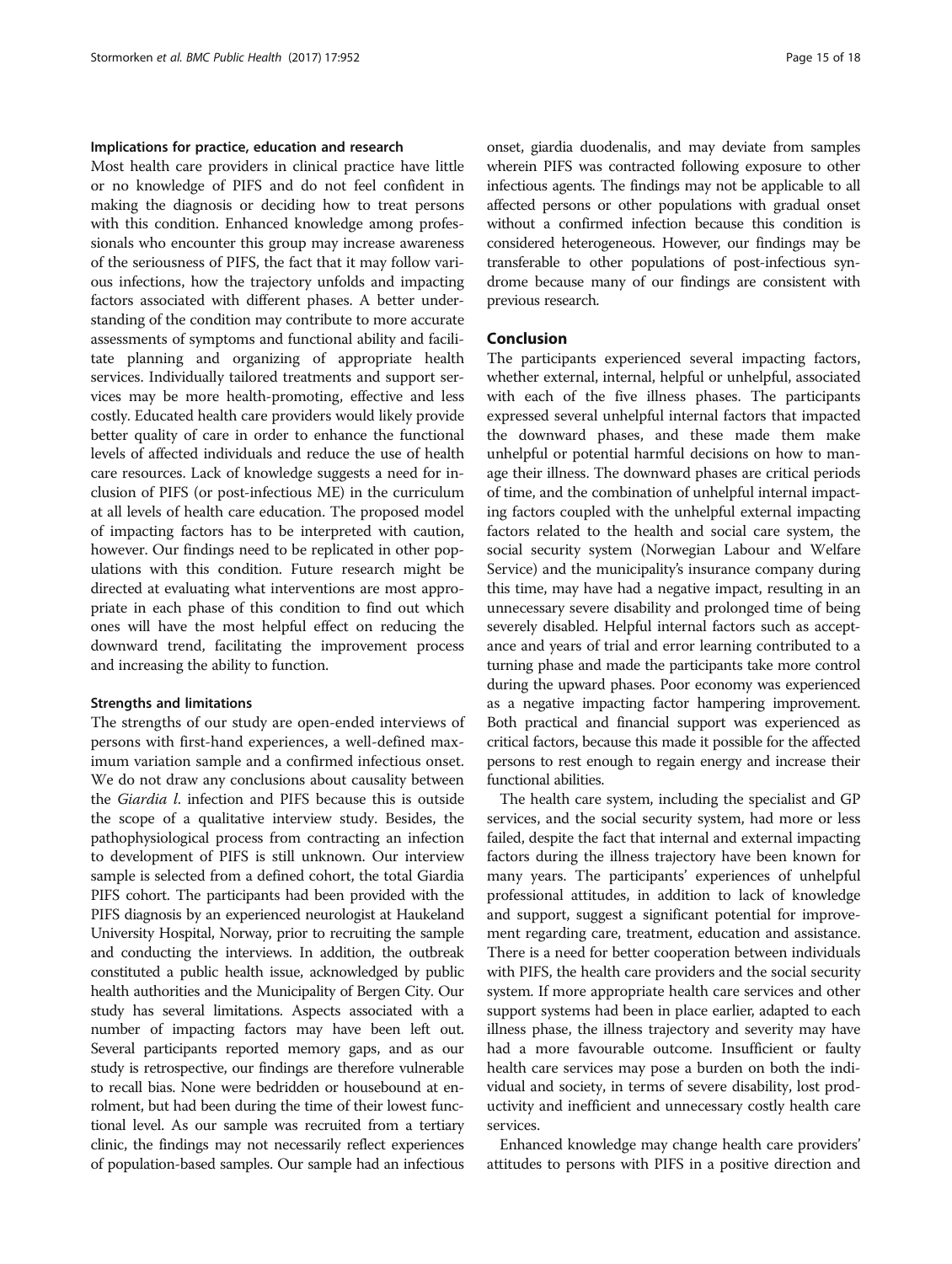<span id="page-15-0"></span>contribute to improved and flexible health and social services, and other support systems. Our presented model of impacting factors associated with a five-phased trajectory of PIFS may provide a tool to develop more tailormade health care and other services during the different phases that ultimately may lower costs to the individual and society.

# Additional files

[Additional file 1](dx.doi.org/10.1186/s12889-017-4968-2) Bell's Disability Scale. (PDF 65 kb) [Additional file 2](dx.doi.org/10.1186/s12889-017-4968-2) Signs and symptoms questionnaire. (PDF 31 kb) [Additional file 3](dx.doi.org/10.1186/s12889-017-4968-2) The interview quide. (PDF 35 kb)

#### Abbreviations

CFS: Chronic fatigue syndrome; FPI: Fennel Phase Inventory; Giardia d: Giardia duodenalis; Giardia I: Giardia lamblia; GP: General practitioner; IBS: Irritable bowel syndrome; ICF: International classification of function; ME: Myalgic encephalomyelitis; PEM: Post-exertional malaise; PIFS: Postinfectious fatigue syndrome; PIFSDM: Post-infectious fatigue syndrome disability model; PIFSMIF: Post-infectious model of impacting factors; PI-IBS: Post-infectious irritable bowel syndrome; PVFS: Post-viral fatigue syndrome

#### Acknowledgements

We gratefully acknowledge the participants for their willingness to participate in this study and appreciate the support of Professor Harald Nyland and Morten Nyland MSSc, Department of Neurology, Haukeland University Hospital, Norway.

#### Funding

The authors disclosed receipt of the following financial support for the research, authorship, and/or publication of this article: The Norwegian ExtraFoundation for Health and Rehabilitation through EXTRA funds (Grant no. 2010/2/200) and the Department of Clinical Medicine, Faculty of Medicine and Dentistry, University of Bergen, Norway (no grant number received). The funders had no influence on any part of this study.

#### Availability of data and materials

The data supporting the results of this article are included in the article. Additional file 1 Bell's Disability Scale Additional file 2 Signs and symptoms questionnaire Additional file 3 The interview guide

#### Authors' contributions

We confirm that the authors meet the criteria for authorship, have approved the final article and that those entitled to authorship are listed as authors. ES and MK contributed to the study conception and design. ES collected the data and drafted the first manuscript. ES, MK and LAJ contributed to the analysis, interpretation of data and manuscript revisions. All authors read and approved the final manuscript.

#### Ethics approval and consent to participate

The Regional Committee for Medical and Health Research Ethics West (Reg. no. 227.7) and the Privacy Ombudsman for Research approved the study (Reg. no. 17416). All participants consented in writing to participate in the study.

#### Consent for publication

Not applicable.

#### Competing interests

The authors declare that they have no competing interests.

#### Publisher's Note

Springer Nature remains neutral with regard to jurisdictional claims in published maps and institutional affiliations.

#### Author details

<sup>1</sup>Department of Nursing Science, Institute of Health and Society, University of Oslo, P.O.B. 1130 Blindern, 0318 Oslo, Norway. <sup>2</sup> Center for Community Research, DePaul University, 990 W. Fullerton Ave., Suite 3100, Chicago, IL 60614, USA.

# Received: 22 July 2016 Accepted: 29 November 2017 Published online: 13 December 2017

#### References

- 1. Nygård K, Schimmer B, Sobstad O, Walde A, Tveit I, Langeland N, et al. A large community outbreak of waterborne giardiasis - delayed detection in a non-endemic urban area. BMC Public Health. 2006;6:141.
- 2. Eikebrokk B, Gjerstad KO, Hindal S, Johanson G, Røstum J, Rytter E. The Giardia outbreak in Bergen - Fall 2004. Report of the Independent Evaluation Committee [in Norwegian]. SINTEF Trondheim/Oslo/Bergen/ Stavanger. 2006. [http://www.sintef.com/globalassets/upload/teknologi\\_og\\_](http://www.sintef.com/globalassets/upload/teknologi_og_samfunn/sikkerhet-og-palitelighet/rapporter/sluttrapporten-giardia.pdf) [samfunn/sikkerhet-og-palitelighet/rapporter/sluttrapporten-giardia.pdf.](http://www.sintef.com/globalassets/upload/teknologi_og_samfunn/sikkerhet-og-palitelighet/rapporter/sluttrapporten-giardia.pdf) Accessed 4 July 2017.
- 3. Naess H, Nyland M, Hausken T, Follestad I, Nyland H. Chronic fatigue syndrome after Giardia enteritis: clinical characteristics, disability and longterm sickness absence. BMC Gastroenterol. 2012;12:13.
- 4. Hickie I, Davenport T, Wakefield D, Vollmer-Conna U, Cameron B, Vernon SD, et al. Post-infective and chronic fatigue syndromes precipitated by viral and non- viral pathogens: prospective cohort study. BMJ. 2006;333:575.
- 5. Hickie I, Davenport T, Vernon SD, Nisenbaum R, Reeves WC, Hadzi-Pavlovic D, et al. Are chronic fatigue and chronic fatigue syndrome valid clinical entities across countries and health-care settings? Aust N Z J Psychiatry. 2009;43:25–35.
- 6. Behan P, Behan W, Bell E. The postviral fatigue syndrome–an analysis of the findings in 50 cases. J Inf Secur. 1985;10:211–22.
- 7. Hyde BM. A bibliography of M.E./CFS epidemics. In: Hyde BM, Goldstein JA, Levine PH, editors. The clinical and scientific basis of Myalgic encephalomyelitis/chronic fatigue syndrome. Ottawa, ON: The Nightingale Research Foundation; 1992. p. 176-186.
- Carruthers BM, van de Sande MI, De Meirleir KL, Klimas NG, Broderick G, Mitchell T, et al. Myalgic encephalomyelitis: international consensus criteria. J Intern Med. 2011;270:327–38.
- 9. Fukuda K, Straus SE, Hickie I, Sharpe MC, Dobbins JG, Komaroff A. The chronic fatigue syndrome: a comprehensive approach to its definition and study. International chronic fatigue syndrome study group. Ann Intern Med. 1994;121:953–9.
- 10. Underhill RA. Myalgic encephalomyelitis, chronic fatigue syndrome: an infectious disease. Medical Hypoth. 2015;85:765–73.
- 11. Carruthers B, Jain A, De Meirleir K, Peterson D, Klimas N, Lerner A, et al. Myalgic encephalomyelitis/chronic fatigue syndrome: clinical working case definition, diagnostic and treatment protocols. J Chronic Fatigue Syndrome. 2003;11:7–115.
- 12. Neary JP, Roberts AD, Leavins N, Harrison MF, Croll JC, Sexsmith JR. Prefrontal cortex oxygenation during incremental exercise in chronic fatigue syndrome. Clin Physiol Funct Imaging. 2008;28:364–72.
- 13. Yoshiuchi K, Farkas J, Natelson BH. Patients with chronic fatigue syndrome have reduced absolute cortical blood flow. Clin Physiol Funct Imaging. 2006;26:83–6.
- 14. Streeten DH. Role of impaired lower-limb venous innervation in the pathogenesis of the chronic fatigue syndrome. Am J Med Sci. 2001;321:163–7.
- 15. Newton DJ, Kennedy G, Chan KKF, Lang CC, Belch JJF, Khan F. Large and small artery endothelial dysfunction in chronic fatigue syndrome. Int J Cardiol. 2012;154:335–6.
- 16. Vermeulen RC, Kurk RM, Visser FC, Sluiter W, Scholte HR. Patients with chronic fatigue syndrome performed worse than controls in a controlled repeated exercise study despite a normal oxidative phosphorylation capacity. J Transl Med. 2010;8:93.
- 17. Rowe PC, Calkins H. Neurally mediated hypotension and chronic fatigue syndrome. Am J Med. 1998;105:15S–21S.
- 18. Goudsmit EM, Ho-Yen DO, Dancey CP. Learning to cope with chronic illness. Efficacy of a multi-component treatment for people with chronic fatigue syndrome. Patient Educ Couns. 2009;77:231–6.
- 19. Cairns R, Hotopf M. A systematic review describing the prognosis of chronic fatigue syndrome. Occup Med (Lond). 2005;55:20–31.
- 20. Nacul L, Lacerda E, Campion P, Pheby D, Drachler M, Leite J, et al. The functional status and well being of people with myalgic encephalomyelitis/ chronic fatigue syndrome and their carers. BMC Public Health. 2011;11:402.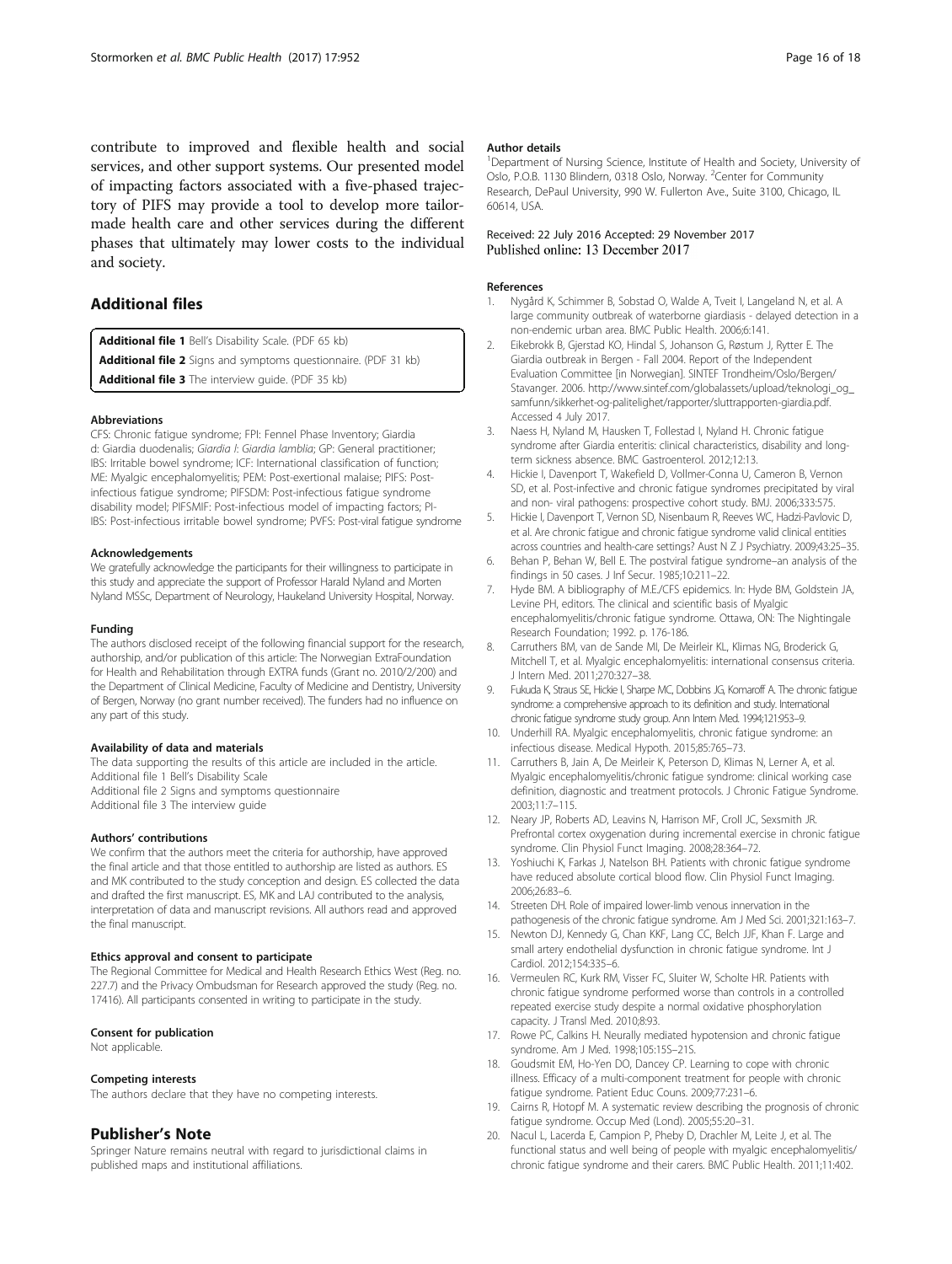- <span id="page-16-0"></span>21. Anderson JS, Ferrans CE. The quality of life of persons with chronic fatigue syndrome. J Nerv Ment Dis. 1997;185:359–67.
- 22. Falk Hvidberg M, Brinth LS, Olesen AV, Petersen KD, Ehlers L. The healthrelated quality of life for patients with myalgic encephalomyelitis / chronic fatigue syndrome (ME/CFS). PLoS One. 2015;10:e01324e21.
- 23. Schweitzer R, Kelly B, Foran A, Terry D, Whiting J. Quality of life in chronic fatigue syndrome. Soc Sci Med. 1995;41:1367–72.
- 24. Buchwald D, Pearlman T, Umali J, Schmaling K, Katon W. Functional status in patients with chronic fatigue syndrome, other fatiguing illnesses, and healthy individuals. Am J Med. 1996;101:364–70.
- 25. Meyer JD, Light AR, Shukla SK, Clevidence D, Yale S, Stegner AJ, et al. Postexertion malaise in chronic fatigue syndrome: symptoms and gene expression. Fatigue. 2013;1:190–209.
- 26. Andersen MM, Permin H, Albrecht F. Nine-year follow-up of Danish chronic fatigue syndrome (CFS) patients' impact on health, social, vocational, and personal lives. J Chronic Fatigue Syndrome. 2007;14:7–23.
- 27. Andersen MM, Permin H, Albrecht F. Illness and disability in Danish chronic fatigue syndrome patients at diagnosis and 5-year follow-up. J Psychosom Res. 2004;56:217–29.
- 28. Nacul L, Lacerda E, Pheby D, Campion P, Molokhia M, Fayyaz S, et al. Prevalence of myalgic encephalomyelitis/chronic fatigue syndrome (ME/ CFS) in three regions of England: a repeated cross-sectional study in primary care. BMC Med. 2011;9:91.
- 29. Jason LA, Richman JA, Rademaker AW, Jordan KM, Plioplys AV, Taylor RR. A community-based study of chronic fatigue syndrome. Arch Intern Med. 1999;159:2129–37.
- 30. Lin J-M, Resch S, Brimmer D, Johnson A, Kennedy S, Burstein N, et al. The economic impact of chronic fatigue syndrome in Georgia: direct and indirect costs. Cost Eff Resour Alloc. 2011;9:1.
- 31. Collin SM, Crawley E, May MT, Sterne JA, Hollingworth W. The impact of CFS/ME on employment and productivity in the UK: a cross-sectional study based on the CFS/ME national outcomes database. BMC Health Serv Res. 2011;11:217.
- 32. Jason L, Benton M, Valentine L, Johnson A, Torres-Harding S. The economic impact of ME/CFS: individual and societal costs. Dyn Med. 2008;7:6.
- 33. Lloyd AR, Pender H. The economic impact of chronic fatigue syndrome. Med J Aust. 1992;157:599–601.
- 34. Reynolds KJ, Vernon SD, Bouchery E, Reeves WC. The economic impact of chronic fatigue syndrome. Cost Eff Resour Alloc. 2004;2:4.
- 35. Sabes-Figuera R, McCrone P, Hurley M, King M, Donaldson A, Ridsdale L. The hidden cost of chronic fatigue to patients and their families. BMC Health Serv res. 2010;10:56.
- 36. Barrows DM. Functional capacity evaluations of persons with chronic fatigue immune dysfunction syndrome. Am J Occupl Ther. 1995;49:327–37.
- 37. Ross SD, Levine C, Ganz N, Frame D, Estok R, Stone L, et al. Systematic review of the current literature related to disability and chronic fatigue syndrome. AHRQ Evid Rep Technol Assess. 2002. No. 03-E007. [http://archive.](http://archive.ahrq.gov/downloads/pub/evidence/pdf/cfsdis/cfsdis.pdf) [ahrq.gov/downloads/pub/evidence/pdf/cfsdis/cfsdis.pdf](http://archive.ahrq.gov/downloads/pub/evidence/pdf/cfsdis/cfsdis.pdf). Accessed 4 July 2017.
- 38. Wilson A, Hickie I, Lloyd A, Hadzi-Pavlovic D, Boughton C, Dwyer J, et al. Longitudinal study of outcome of chronic fatigue syndrome. BMJ. 1994;308:756–9.
- 39. van der Werf SP, de Vree B, Alberts M, van der Meer JW, Bleijenberg G. Natural course and predicting self-reported improvement in patients with chronic fatigue syndrome with a relatively short illness duration. J Psychosom Res. 2002;53:749–53.
- 40. Assefi NP, Coy TV, Uslan D, Smith WR, Buchwald D. Financial, occupational, and personal consequences of disability in patients with chronic fatigue syndrome and fibromyalgia compared to other fatiguing conditions. J Rheumatol. 2003;30:804–8.
- 41. Unger ER, Lin JS, Brimmer DJ, Lapp CW, Komaroff AL, Nath A, et al. CDC grand rounds: chronic fatigue syndrome - advancing research and clinical education. MMWR Morb Mortal Wkly Rep. 2016;65:1434–8.
- 42. Stormorken E, Jason LA, Kirkevold M. Fatigue in adults with post-infectious fatigue syndrome: a qualitative content analysis. BMC Nurs. 2015;14:64.
- 43. Jason LA, Fricano G, Klein SM. Relevance of phase theory to chronic fatigue syndrome. Psychol Educ J. 2003;40:20–6.
- 44. Fennell PA. The four progressive stages of the CFS experience. J Chronic Fatigue Syndrome. 1995;1:69–79.
- 45. Ware NC. Toward a model of social course in chronic illness: the example of chronic fatigue syndrome. Cult Med Psychiatry. 1999;23:303–31.
- 46. Whitehead LC. Quest, chaos and restitution: living with chronic fatigue syndrome/myalgic encephalomyelitis. Soc Sci Med. 2006;62:2236–45.
- 47. Stormorken E, Jason LA, Kirkevold M. From good health to illness with postinfectious fatigue syndrome: a qualitative study of adults' experiences with the illness trajectory. BMC Fam Pract. 2017;18:49.
- 48. WHO. International classification of functioning, disability and health (ICF). Geneva: World Health Organization; 2001.
- 49. Lincoln YS, Guba EG. Naturalistic inquiry. Newbury Park: Sage; 1985.
- 50. Polit DF, Beck CT. Nursing research: generating and assessing evidence for nursing practice. 9th ed. London: Wolters Kluwer/Lippincott Williams & Wilkins; 2012.
- 51. Johnson JM. In-depth interviewing. In: Gubrium JF, Holstein JA, editors. Handbook of interview research: context and method. Thousand Oaks: Sage; 2001. p. 103–19.
- 52. Hsieh H-F, Shannon SE. Three approaches to qualitative content analysis. Qual Health Res. 2005;15:1277–88.
- 53. CDC. Parasites Giardia. Atlanta: Centers for Disease Control and Prevention; 2014.<http://www.cdc.gov/parasites/giardia/>. Accessed 4 July 2017.
- 54. Mørch K, Hanevik K, Rørtveit G, Wensaas K-A, Eide G, Hausken T, et al. Severity of Giardia infection associated with post-infectious fatigue and abdominal symptoms two years after. BMC Infec Dis. 2009;9:206.
- 55. Bell DS. The measurement of disability. In: The doctor's guide to chronic fatigue syndrome. 2nd ed. Massachusetts: Perseus Books; 1995. p. 119–31.
- 56. Carruthers B, Jain A, De Meirleir K, Peterson D, Klimas N, Lerner A, et al. Appendix 4: signs and symptoms. J Chronic Fatigue Syndrome. 2003;11:104.
- 57. Patton MQ. Qualitative research & evaluation methods. 3rd ed. Thousand Oaks: Sage; 2002.
- 58. Schreier M. Qualitative content analysis in practice. London: Sage; 2012.
- 59. QSR International. NVivo 10 for windows. Doncaster, Victoria, Australia: QSR International Pty Ltd; 2013.
- 60. Elo S, Kyngäs H. The qualitative content analysis process. J Adv Nurs. 2008;62:107–15.
- 61. Saldaña J. The coding manual for qualitative researchers. 2nd ed. Thousand Oaks: Sage; 2013.
- 62. Lincoln YS. Authenticity criteria. Blackwell Encyclopedia of Sociology. Ritzer G, (ed). Blackwell Publishing; 2007. Blackwell reference online. [http://www.](http://www.blackwellreference.com/subscriber/uid=1268/tocnode.html?id=g9781405124331_chunk_g97814051243317_ss1-76&authstatuscode=202) [blackwellreference.com/subscriber/uid=1268/tocnode.html?id=](http://www.blackwellreference.com/subscriber/uid=1268/tocnode.html?id=g9781405124331_chunk_g97814051243317_ss1-76&authstatuscode=202) [g9781405124331\\_chunk\\_g97814051243317\\_ss1-76&authstatuscode=202.](http://www.blackwellreference.com/subscriber/uid=1268/tocnode.html?id=g9781405124331_chunk_g97814051243317_ss1-76&authstatuscode=202) Accessed 4 July 2017.
- 63. Conrad P. The experience of illness: recent and new directions: res soc. Health Care. 1987;6:1–31.
- 64. Morse JM, Barrett M, Mayan M, Olson K, Spiers J. Verification strategies for establishing reliability and validity in qualitative research. Int J Qual Meth. 2002;1:13–22.
- 65. Elo S, Kääriäinen M, Kanste O, Pölkki T, Utriainen K, Kyngäs H. Qualitative content analysis: a focus on trustworthiness. Sage Open. 2014. [https://doi.](https://doi.org/10.1177/2158244014522633) [org/10.1177/2158244014522633.](https://doi.org/10.1177/2158244014522633) Accessed 12 July 2016.
- 66. Rodgers BL, Cowles KV. The qualitative research audit trail: a complex collection of documentation. Res Nurs Health. 1993;16:219–26.
- 67. Jootun D, McGhee G, Marland GR. Reflexivity: promoting rigour in qualitative research. Nurs Stand. 2009;23:42–6.
- 68. Sandelowski M. Qualitative analysis: what it is and how to begin. Res Nurs Health. 1995;18:371–5.
- 69. Graneheim UH, Lundman B. Qualitative content analysis in nursing research: concepts, procedures and measures to achieve trustworthiness. Nurs Educ Today. 2004;24:105–12.
- 70. World Medical Association. 64th WMA declaration of Helsinki ethical principles for medical research involving human subjects. Fortaleza: World Medical Assembly; 2013. [https://www.wma.net/policies-post/wma](https://www.wma.net/policies-post/wma-declaration-of-helsinki-ethical-principles-for-medical-research-involving-human-subjects/)[declaration-of-helsinki-ethical-principles-for-medical-research-involving](https://www.wma.net/policies-post/wma-declaration-of-helsinki-ethical-principles-for-medical-research-involving-human-subjects/)[human-subjects/](https://www.wma.net/policies-post/wma-declaration-of-helsinki-ethical-principles-for-medical-research-involving-human-subjects/). Accessed 4 July 2017
- 71. Daymon C, Holloway I. Ethical issues and access to participants. In: Qualitatitive research methods in public relations and marketing communications. 2nd ed. New York: Routledge; 2010. p. 55-76.
- 72. Wilson L. Chronic fatigue syndrome and ME Northern Clinical Network. Annual report 2010/11, version 4. Newcastle: National Health System (NHS); 2011.
- 73. Åsbring P, Närvänen AL. Ideal versus reality: physicians perspectives on patients with chronic fatigue syndrome (CFS) and fibromyalgia. Soc Sci Med. 2003;57:711–20.
- 74. Horton-Salway M. Narrative identities and the management of personal accountability in talk about ME: a discursive psychology approach to illness narrative. J Health Psychol. 2001;6:247–59.